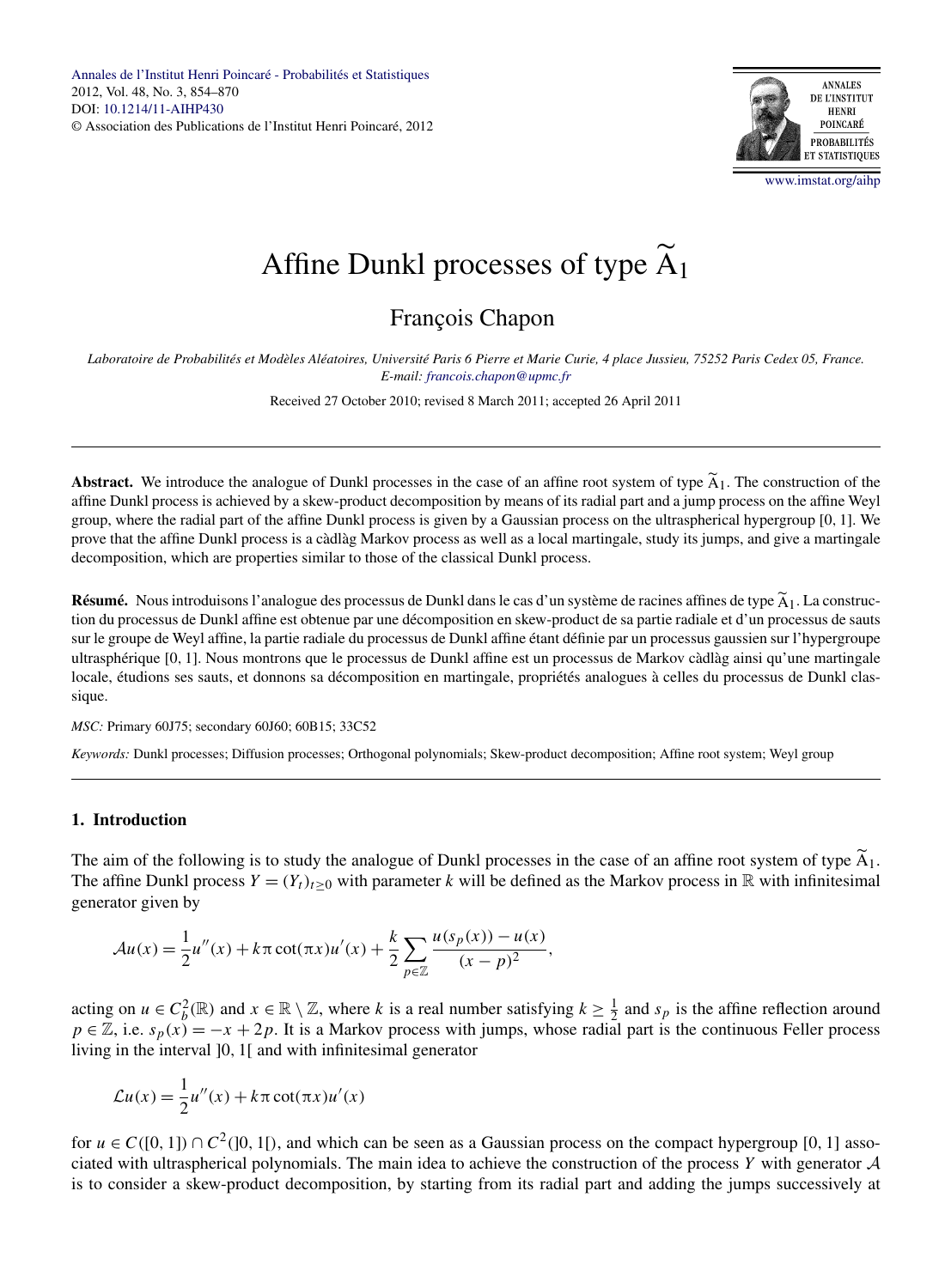<span id="page-1-0"></span>random times, the jump part of the process being given by some process on the affine Weyl group associated with the affine root system  $A_1$ .

In the rest of this introduction, we briefly present the classical Dunkl processes, and introduce the affine root system  $A_1$ . We also give some heuristics and motivations for the study of the affine case.

#### 1.1. *Dunkl processes*

Recall that the Dunkl processes are a family of càdlàg Feller processes associated with a root system (see [\[18\]](#page-15-0) for the notion of root systems). From an analytic point of view, the theory was initiated by Dunkl who studied differentialdifference operators with some parameter  $k$ , associated with a root system [\[11\]](#page-15-0). They are at the basis of a rich analytic structure related to them and they are connected to the theory of Riemmanian symmetric space of Euclidean type when *k* takes only certain values. The probabilistic counterpart, the Dunkl processes, was originated by Rösler and Voit in [\[26\]](#page-16-0), and then extensively studied by Gallardo and Yor in [\[14–16\]](#page-15-0), Chybiryakov [\[7\]](#page-15-0) and Demni [\[10\]](#page-15-0). We refer to the book [\[8\]](#page-15-0) for a good survey of Dunkl operators and Dunkl processes.

In the one-dimensional case, Dunkl processes are a family of càdlàg Feller processes with parameter a nonnegative real number *k*, and with infinitesimal generator the Dunkl Laplacian given by

$$
\mathcal{L}^{0}u(x) = \frac{1}{2}u''(x) + k\frac{u'(x)}{x} + k\frac{u(-x) - u(x)}{2x^{2}},
$$
\n(1)

acting on continuous twice differentiable functions. They correspond to the rank one root system A1, which is simply given by  $\mathcal{R}^0 = \{\pm 1\} \subset \mathbb{R}$ . Letting  $\mathcal{L}^0$  acting on even function, that is functions invariant by the Weyl group  $W^0 =$  ${Id, \sigma}$ , where  $\sigma$  is the orthogonal reflection with respect to zero, i.e.  $\sigma(x) = -x$ , we obtain the generator of the Bessel process of index  $2k + 1$ , given by

$$
\mathcal{L}^{0,W^0}u(x) = \frac{1}{2}u''(x) + k\frac{u'(x)}{x}.
$$

The radial part of the Dunkl process is thus the Bessel process, and corresponds to the projection of the Dunkl process onto the principal Weyl chamber, which is in the A<sub>1</sub>-case the positive real line  $\mathbb{R}^*_+$ . Note also that the Dunkl process jumps at some random times by orthogonal reflection with respect to zero. Moreover, Dunkl processes, already in the one-dimensional case, satisfy a lot of interesting properties, for instance they are martingales, and we refer to [\[8\]](#page-15-0) for more details on the theory. We also want to mention that the counterpart of Dunkl processes in the negatively curved setting, which are called Heckman–Opdam processes, is investigated by Schapira in [\[27\]](#page-16-0).

### 1.2. *The affine root system*  $A_1$

We now want to consider not only orthogonal reflections with respect to zero, but also affine reflections relative to integers  $p \in \mathbb{Z}$ . To this end, we introduce in the following the affine root system of type  $\widetilde{A}_1$ . We are just dealing with the rank one case, so we refer to [\[18\]](#page-15-0) for more general facts on root systems and Weyl groups.

Let  $\mathcal{R}^0 = \{\pm 1\} \subset \mathbb{R}$  be the only root system of rank one, denoted A<sub>1</sub>. We defined the *affine root system* A<sub>1</sub> as the product  $\mathcal{R} = \mathcal{R}^0 \times \mathbb{Z}$ . The *affine refection* associated with  $p \in \mathbb{Z}$  is defined by

$$
s_p(x) := -x + 2p
$$

for  $x \in \mathbb{R}$ , and the positive affine root system by

$$
\mathcal{R}_{+} = \{+1\} \cup \{(\pm 1, p)|p \leq -1\}.
$$
\n(2)

The *affine Weyl group W* is the infinite group generated by affine reflections  $s_p$ ,  $p \in \mathbb{Z}$ , and is isomorphic to the infinite dihedral group. Each connected component of  $\mathbb{R} \setminus \mathbb{Z}$  is called an *alcove*, and we single out the particular alcove [0, 1[, called the *principal alcove*. Note that, up to some identification of the walls (i.e. the boundary points), the closure of the principal alcove is a fundamental domain for the action of *W* on R.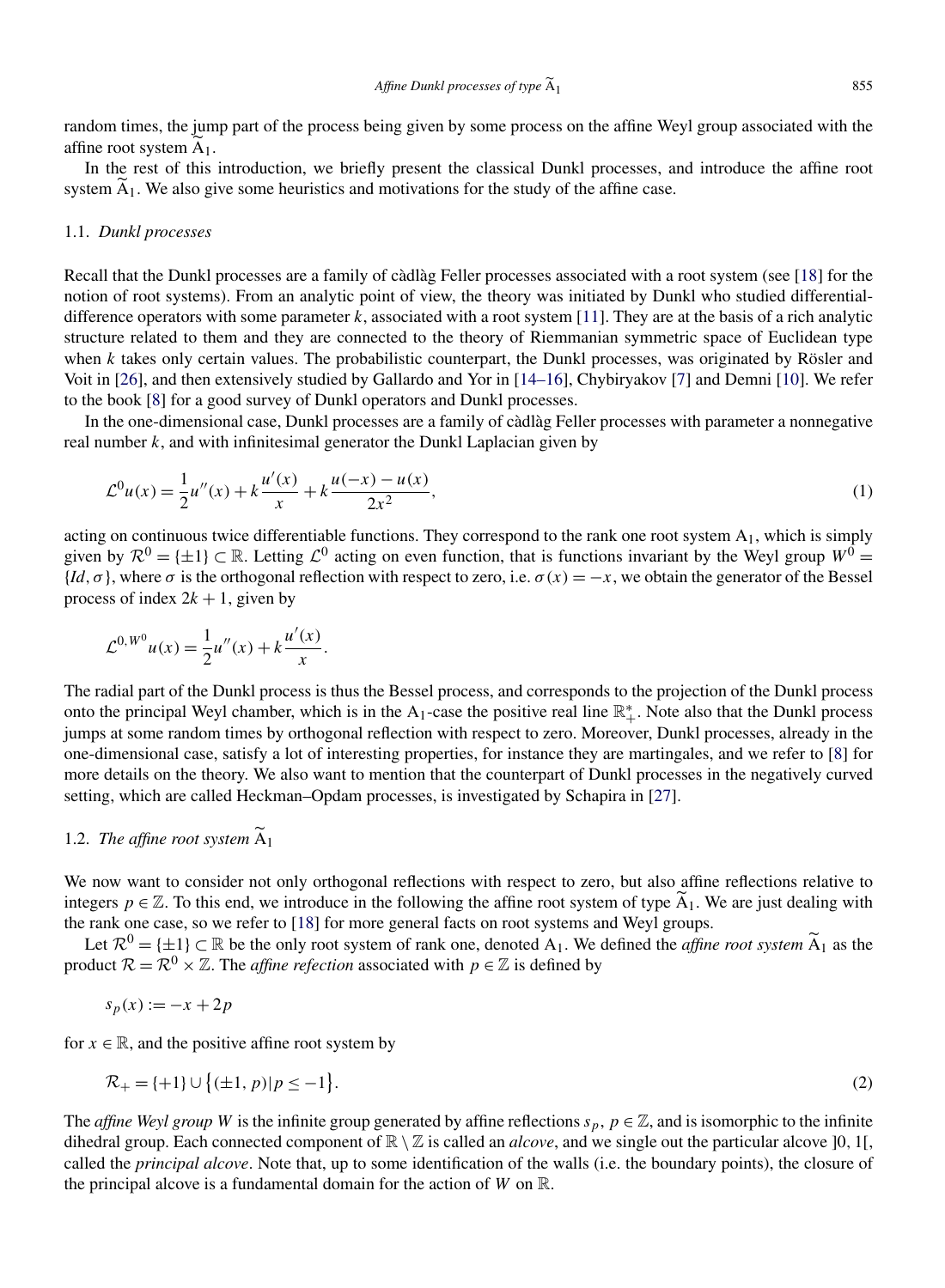#### 1.3. *Heuristics and motivations*

Since the link between the operator  $\tilde{A}$  defined in the [Introduction](#page-0-0) and the affine root system  $A_1$  is not so obvious, we give in the following some little heuristics, without being rigorous. We have seen that in the rank one case, the Dunkl process is the Markov process with infinitesimal generator  $\mathcal{L}^0$  given by [\(1\)](#page-1-0), and with parameter *k* a nonnegative real number. The idea here is then to replace the positive root system associated with  $\mathcal{L}^0$  by the positive affine root system  $\mathcal{R}_+$  given by [\(2\)](#page-1-0), and hence to define the affine Dunkl Laplacian in the  $A_1$  case by

$$
\mathcal{A}u(x) = \frac{1}{2}u''(x) + k\frac{u'(x)}{x} + k\frac{u(-x) - u(x)}{2x^2} + k\sum_{p \le -1} \left\{ \frac{u'(x)}{x - p} + \frac{u'(x)}{x + p} + \frac{u(-x + 2p) - u(x)}{2(x - p)^2} + \frac{u(-x - 2p) - u(x)}{2(x + p)^2} \right\}.
$$

Recall the series expansion of the cotangent function

$$
\pi \cot(\pi x) = \frac{1}{x} + \sum_{n \ge 1} \left( \frac{1}{x+n} + \frac{1}{x-n} \right)
$$

for  $x \in \mathbb{R} \setminus \mathbb{Z}$ , see [\[1\]](#page-15-0), which can be written more elegantly

$$
\pi \cot(\pi x) = \sum_{n \in \mathbb{Z}} \frac{1}{x - n}.
$$

Note that the latter formula is quite dangerous since it is not absolutely convergent, and we have to be cautious with the summation order. Hence, using the cotangent expansion, the affine Dunkl Laplacian writes

$$
\mathcal{A}u(x) = \frac{1}{2}u''(x) + k\pi \cot(\pi x)u'(x) + \frac{k}{2} \sum_{p \in \mathbb{Z}} \frac{u(s_p(x)) - u(x)}{(x - p)^2},
$$

where  $s_p$  is the affine reflection associated with  $p \in \mathbb{Z}$ .

Let us now make some remarks on the operator  $A$ . First we note that, using the periodicity of the cotangent function, a direct computation shows that for all  $u \in Dom(A)$ ,

$$
\mathcal{A}(u \circ s_p)(x) = (\mathcal{A}u)(s_p x)
$$

for all affine reflexion  $s_p$ ,  $p \in \mathbb{Z}$  and  $x \in \mathbb{R}$ . This implies that A becomes invariant with respect to the action of the affine Weyl group *W* on  $\mathbb{R}$ , that is  $w\mathcal{A}w^{-1} = \mathcal{A}$ , for all  $w \in W$ . Hence, letting  $\mathcal{A}$  acting on *W*-invariant function, that is functions *u* such that  $u(w \cdot x) = u(x)$  for all  $w \in W$ , where  $\cdot$  denotes the action of *W* on R, the difference part vanishes, and we recover the expression of the operator  $\mathcal L$  given by

$$
\mathcal{L}u(x) = \frac{1}{2}u''(x) + k\pi \cot(\pi x)u'(x).
$$

Note that we can identify *W*-invariant functions with functions on the principal alcove ]0*,* 1[. As we will see in the next section, the operator  $\mathcal L$  corresponding to the radial part of  $\mathcal A$  is the infinitesimal generator of a diffusion process on [0*,* 1] given by the well-known theory of ultraspherical polynomials as studied by Bochner [\[6\]](#page-15-0), and is moreover a Gaussian process on the ultraspherical hypergroup [0*,* 1]. For *k* a half-integer, it has also an interesting geometrical interpretation in terms of the radial part of the Laplace–Beltrami operator on the sphere and compact homogeneous spaces. There is a rich literature about Gaussian processes on hypergroup structures, and we refer to [\[5\]](#page-15-0) for standard facts on hypergroups.

The following is divided in two parts. In the first one, corresponding to Section [2,](#page-3-0) we introduce the radial affine Dunkl process as the diffusion on the hypergroup [0*,* 1] associated with ultraspherical polynomials. Some functional of the radial process is also studied. The second part, which is Section [3,](#page-8-0) is devoted to the construction of the affine Dunkl process with generator A, using a skew-product decomposition by means of the radial process and a pure jump process on the affine Weyl group, inspired by [\[7\]](#page-15-0). We study its jumps and also give a martingale decomposition.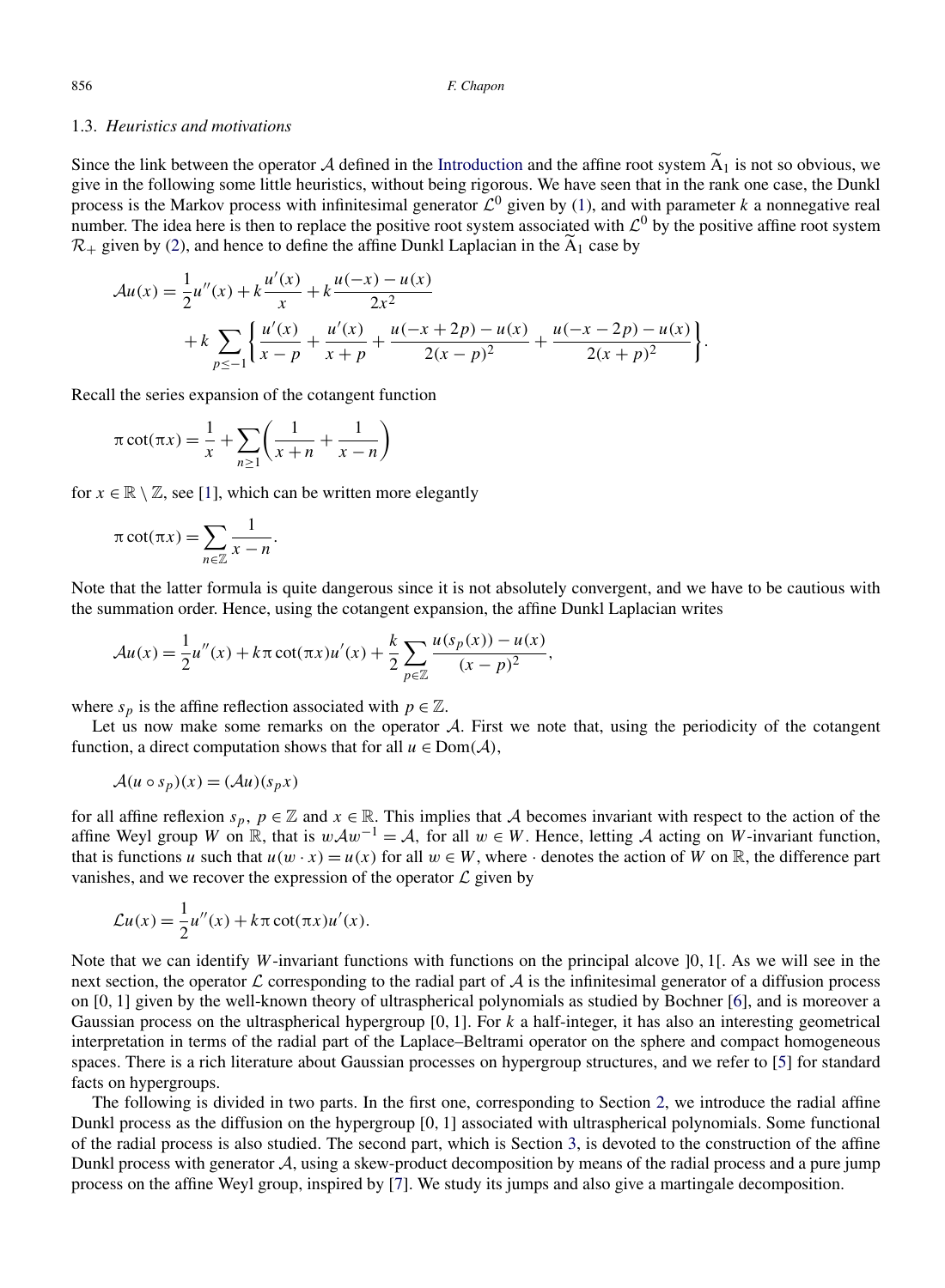#### <span id="page-3-0"></span>**2. The radial affine Dunkl process**

#### 2.1. *Definition of the radial process*

In what follows, the parameter *k* of the affine Dunkl process is a nonnegative number satisfying  $k \ge \frac{1}{2}$ . We start by studying the radial part of the affine Dunkl process, which is the following diffusion process.

*Definition 2.1. The continuous Feller process*  $(X_t)_{t\geq0}$  *in* [0, 1], *with infinitesimal generator*  $\mathcal L$  *given by* 

$$
\mathcal{L}u(x) = \frac{1}{2}u''(x) + k\pi \cot(\pi x)u'(x),
$$

acting on  $u \in C([0, 1]) \cap C^2([0, 1])$ , and  $X_0 \in ]0, 1[$  a.s., is called the radial affine Dunkl process with parameter k.

This process first appears in Bochner [\[6\]](#page-15-0) (see also [\[20\]](#page-15-0)), who studied the heat equation

$$
\frac{1}{2}\frac{\partial^2 g}{\partial x^2}(t,x) + k\pi \cot(\pi x) \frac{\partial g}{\partial x}(t,x) = \frac{\partial g}{\partial t}(t,x),\tag{3}
$$

more exactly the same equation up to the transformation  $x \mapsto \cos(\pi x)$ , and shown that the Green kernel associated with this equation can be expressed in terms of ultraspherical polynomials, and is the transition kernel of a diffusion with generator  $\mathcal L$ . The generalization of these results involving Jacobi polynomials are also known, see [\[17\]](#page-15-0), and the associated process is the so-called Jacobi process.

So first, let us recall some standard facts about ultraspherical polynomials (also known as Gegenbauer polynomi-als), which can be found in [\[22\]](#page-15-0) or [\[29\]](#page-16-0) for example. Ultraspherical polynomials  $G_n^{(k)}$  (which can be expressed in terms of Jacobi polynomials  $P_n^{(k-1/2,k-1/2)}$  are polynomials orthogonal for the weight  $(1 - x^2)^{k-1/2} \mathbb{1}_{[-1,1]}(x) dx$ , i.e.

$$
\int_{[-1,1]} G_n^{(k)}(x) G_m^{(k)}(x) (1 - x^2)^{k - 1/2} dx = \pi (\omega_n^{(k)})^{-1} \delta_{n,m}
$$

for  $k > -\frac{1}{2}$ , where

$$
\omega_n^{(k)} = \frac{n!(k+n)\Gamma(k)^2}{2^{1-2k}\Gamma(n+2k)}.
$$

The first polynomials are (for  $k \neq 0$ ),  $G_0^{(k)}(y) = 1$ ,  $G_1^{(k)}(y) = 2ky, \ldots$ . They are of the same parity than *n*, and  $G_n^{(k)}(-y) = (-1)^n G_n^{(k)}(y)$ . The value at 1 is  $G_n^{(k)}(1) = \frac{\Gamma(2k+n)}{n!\Gamma(2k)}$ . For  $k > 0$ , they admit an explicit expression, given by

$$
G_n^{(k)}(y) = \frac{1}{\Gamma(k)} \sum_{m=0}^{\lfloor n/2 \rfloor} (-1)^m \frac{\Gamma(k+n-m)}{m!(n-2m)!} (2y)^{n-2m}.
$$
 (4)

Furthermore, for all  $n \ge 0$ ,  $G_n^{(k)}$  is (up to the normalization  $G_n^{(k)}(1) = \frac{\Gamma(2k+n)}{n!\Gamma(2k)}$ ) the unique polynomial solution of the equation

$$
(1 - x2) f''(x) - (2k + 1)xf'(x) + n(n + 2k) f(x) = 0
$$

and so  $x \mapsto G_n^{(k)}(\cos \pi x)$  is solution of

$$
\frac{1}{2}g''(x) + k\pi \cot(\pi x)g'(x) = -\lambda_n g(x),
$$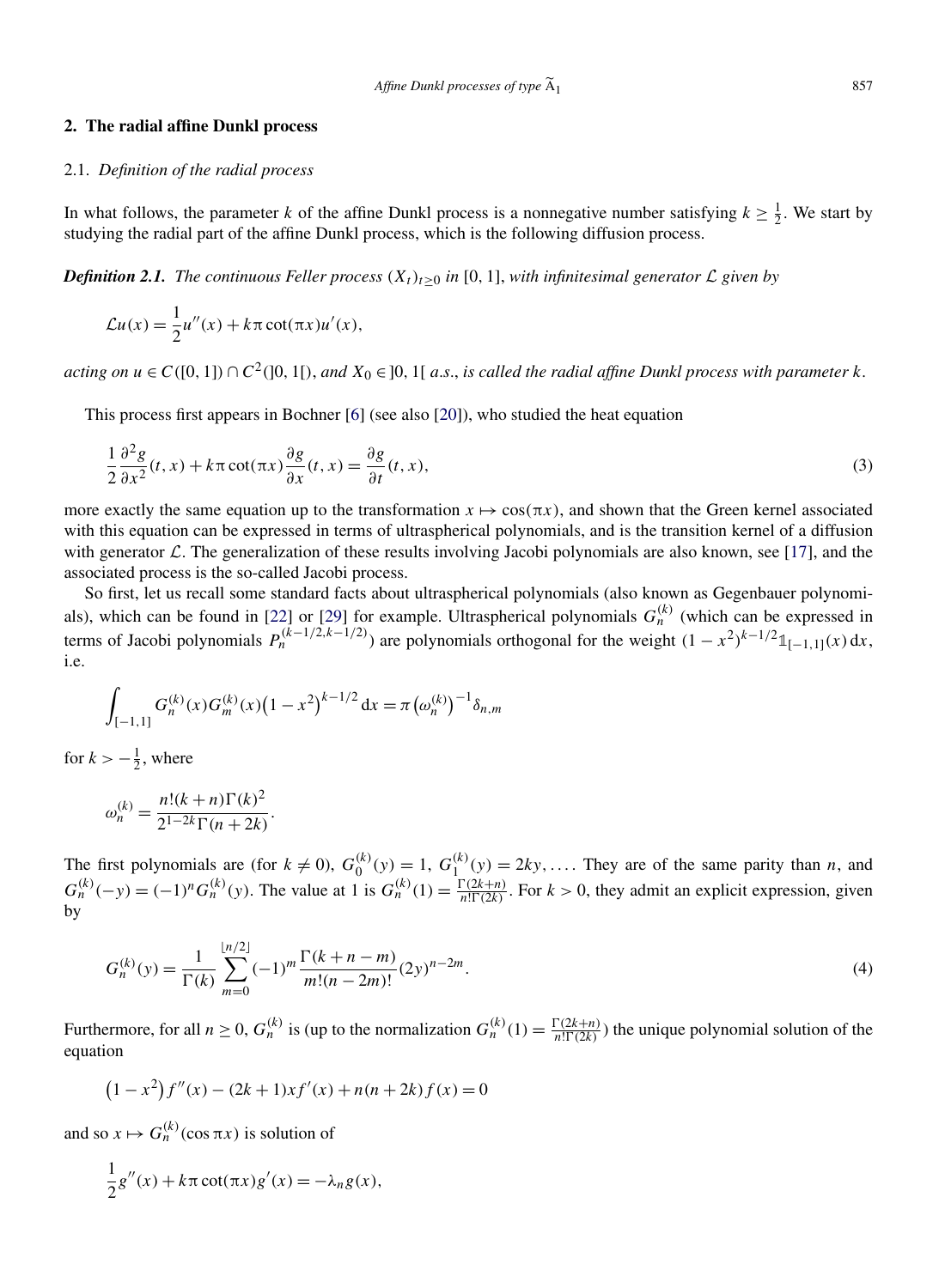with eigenvalue  $\lambda_n = \frac{\pi^2}{2} n(n+2k)$ .

Bochner shown in [\[6\]](#page-15-0) that the Green kernel of the heat equation [\(3\)](#page-3-0) is given, for  $k \ge 0$ , by

$$
q_t(x, y) = \sum_{n \ge 0} e^{-\lambda_n t} G_n^{(k)}(\cos \pi x) G_n^{(k)}(\cos \pi y) \omega_n^{(k)}(\sin \pi y)^{2k}
$$
 (5)

for  $x, y \in [0, 1] \times [0, 1]$ . Furthermore, he proved that  $q_t$  is a Markov kernel and gives rise to a diffusion on [0, 1] with infinitesimal generator  $\mathcal{L}$ , hence the radial affine Dunkl process  $(X_t)_{t>0}$  is the Feller process with transition probability given by

$$
\mathbb{P}(X_{t+s} \in dy | X_s = x) = q_t(x, dy).
$$

Another way to introduce the radial process is to say that  $(X_t)_{t>0}$  is the unique strong solution of the stochastic differential equation

$$
dX_t = dB_t + k\pi \cot(\pi X_t) dt,
$$

with initial condition  $X_0 = x \in ]0, 1[$  a.s., and where  $(B_t)_{t>0}$  is a standard Brownian motion. One can prove, using for instance the standard scale function technique as in [\[19\]](#page-15-0) or [\[21\]](#page-15-0), that if  $k \ge \frac{1}{2}$ ,  $(X_t)_{t \ge 0}$  lives almost surely in ]0, 1[, and the boundaries 0 and 1 are entrance ones, that is *X* can be started at a boundary point and moves quickly to the interior of the interval and never returns to the boundary. The same arguments show that if  $k < \frac{1}{2}$ , X can a.s. reach the boundary in finite time.

*Remark 2.2. By the periodicity of the cotangent function*, *we can define the radial affine Dunkl process in any alcove*  $I \subset \mathbb{R} \setminus \mathbb{Z}$ .

Let us mention that for  $k = 1$ , the radial affine Dunkl process is the Brownian motion conditioned to stay in the interval ]0*,* 1[, also known as the Legendre process (see [\[25\]](#page-16-0)). Indeed, in that case, the generator of the process writes

$$
\mathcal{L}u(x) = \frac{1}{2}u''(x) + \frac{h'(x)}{h(x)}u'(x),
$$

where  $h(x) = \sin(\pi x)$  is an eigenfunction for the Laplacian  $\Delta$ , and hence the corresponding process *X* is a Doob *h*-transform at the bottom of the spectrum of Brownian motion killed when it reached the walls of ]0*,* 1[. Let us also mention that Brownian motions in alcoves are related to the process of eigenvalues of the Brownian motion with values in the special unitary group  $SU(n)$ , see [\[4\]](#page-15-0). The last two remarks are analogues of the same kind of properties for the radial Dunkl process in the classical case, see [\[8\]](#page-15-0). We also mention that Dunkl processes associated with dihedral root systems as in [\[9\]](#page-15-0) are related to radial affine Dunkl processes.

#### 2.2. *Gaussian process on compact hypergroup structures*

Before dealing with Gaussian processes on hypergroup, we first note that for half-integers  $k = \frac{d-1}{2}$ , with  $d \ge 2$ , the radial affine Dunkl processes are projections onto a diameter of the spherical Brownian motion on the sphere S*<sup>d</sup>* , since the operator  $\mathcal L$  is the radial part of the Laplace–Beltrami operator on  $\mathbb S^d$  [\[3\]](#page-15-0).

Actually the radial affine Dunkl process  $(X_t)_{t\geq0}$  can be seen as a Gaussian process on the compact hypergroup [0*,* 1] associated with ultraspherical polynomials. We will not go in much details here and we refer to the monograph of Bloom and Heyer [\[5\]](#page-15-0) for all facts on hypergroups. For all  $x, y \in [0, 1]$ , there exists a unique probability measure  $\delta_x * \delta_y$  on [0, 1] such that

$$
G_n^{(k)}(\cos \pi x)G_n^{(k)}(\cos \pi y) = \int_0^1 G_n^{(k)}(\cos \pi z)(\delta_x * \delta_y)(dz).
$$

The convolution  $\delta_x * \delta_y$  can be extended uniquely to a bilinear, commutative, associative and weakly continuous convolution  $*$  on the Banach space  $M_b([0, 1])$  of all bounded Borel measures on [0, 1], and moreover defines a commutative hypergroup structure on  $K = [0, 1]$ . We refer to [\[5\]](#page-15-0) for the precise definition of the notion of hypergroups,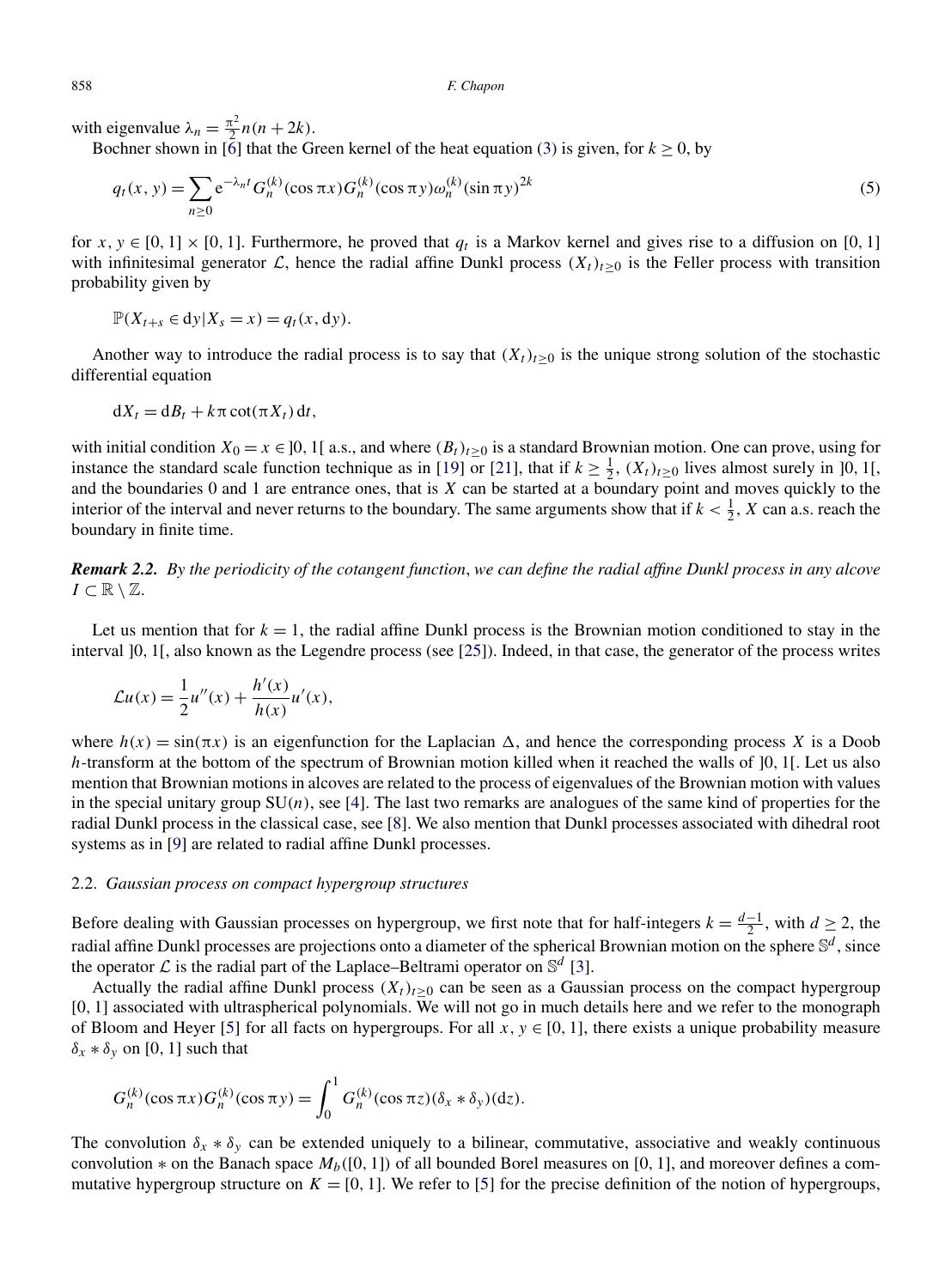and also for the explicit representation of this convolution which is in fact given by Gegenbauer's product formula. The normalized Haar measure *ν* on *K* is given by the normalized orthogonality measure of ultraspherical polynomials, i.e.

$$
v(\mathrm{d}x) = \frac{\Gamma(k+1)\sqrt{\pi}}{\Gamma(k+1/2)} (\sin \pi x)^{2k} \mathbb{1}_{[0,1]}(x) \,\mathrm{d}x.
$$

The dual space  $\hat{K}$  of characters can be identified with N, the Plancherel measure  $\pi$  on  $\hat{K}$  being given by

$$
\pi(\lbrace n \rbrace) = \frac{(n+k)\Gamma(2k+n)}{n!k\Gamma(2k)}, \quad n \ge 0.
$$

The hypergroup Fourier transform of a measure  $\mu \in M_b(K)$  is given by

$$
\hat{\mu}(n) = \int_0^1 G_n^{(k)}(\cos \pi x) \frac{1}{G_n^{(k)}(1)} \mu(\mathrm{d}x), \quad n \ge 0.
$$

Now define the convolution semigroup (in the sense of the hypergroup structure)  $(\mu_t)_{t>0}$  on *K* by

$$
\mu_t(dy) := q_t(0, y) dy = \sum_{n \ge 0} e^{-\lambda_n t} G_n^{(k)}(1) G_n^{(k)}(\cos \pi y) \omega_n^{(k)}(\sin \pi y)^{2k} dy.
$$

Then, since  $q_t(x, dy) = (\delta_x * \mu_t)(dy)$ , the radial affine Dunkl process  $(X_t)_{t>0}$  is a Markov process on the hypergroup *K*, that is, for all  $s, t \ge 0, x \in [0, 1]$ , and Borel set *A* in [0, 1],

$$
\mathbb{P}(X_{t+s}\in A|X_s=x)=(\delta_x*\mu_t)(A).
$$

Actually,  $(\mu_t)_{t\geq 0}$  is known as the Gaussian semigroup on the hypergroup *K*, see [\[24\]](#page-16-0) or [\[31\]](#page-16-0) for instance, and has Lévy–Khinchin representation given by

$$
\hat{\mu}_t(n) = e^{-t\lambda_n},
$$

which follows from the definition of the hypergroup Fourier transform and the orthogonal relations of ultraspherical polynomials. Furthermore, using the characterization of recurrence/transience property of Lévy processes on hyper-groups, see [\[5\]](#page-15-0), Chapter 6, it is easily seen that the radial affine Dunkl process  $(X_t)_{t\geq0}$  is recurrent on ]0, 1[.

For half-integers  $k = \frac{d-1}{2}$ , with  $d \ge 2$ , the geometrical interpretation stated in the beginning of this subsection is recovered in the following way. The sphere  $\mathbb{S}^d$  can be identified with the homogeneous space  $SO(d+1)/SO(d)$ (endowed with the quotient topology), and the hypergroup *K* is isomorphic to the double coset space  $SO(d +$  $1)/\sqrt{SO(d)} = \{SO(d)g SO(d) | g \in SO(d+1)\}\.$  The radial affine Dunkl process is then the image of the spherical Brownian motion on  $\mathbb{S}^d$  by the canonical projection  $SO(d+1)/SO(d) \rightarrow SO(d+1)/SO(d)$ , see [\[30\]](#page-16-0) or [\[31\]](#page-16-0) for more details.

#### 2.3. *Some properties of the radial process*

From now on, we will denote by  $\mathbb{P}_x$  the distribution of the radial affine Dunkl process starting from  $x \in \mathbb{R} \setminus \mathbb{Z}$ .

As we will see, an important functional of the radial affine Dunkl process, is the continuous process  $\frac{1}{\sin^2(\pi X)}$ . First, note that since *X* is continuous and never reaches (for  $k \ge \frac{1}{2}$ ) the walls of the alcove where is started from, we have that for all  $t \geq 0$ , there exists some random  $\varepsilon_t > 0$  such that

$$
\inf_{s\in[0,t]}\sin^2(\pi X_s)>\varepsilon_t\quad\mathbb{P}_x\text{-a.s.}
$$

Hence, we obtain that for all  $t \geq 0$ ,

$$
\int_0^t \frac{\mathrm{d}s}{\sin^2(\pi X_s)} < +\infty \quad \mathbb{P}_x\text{-a.s.}
$$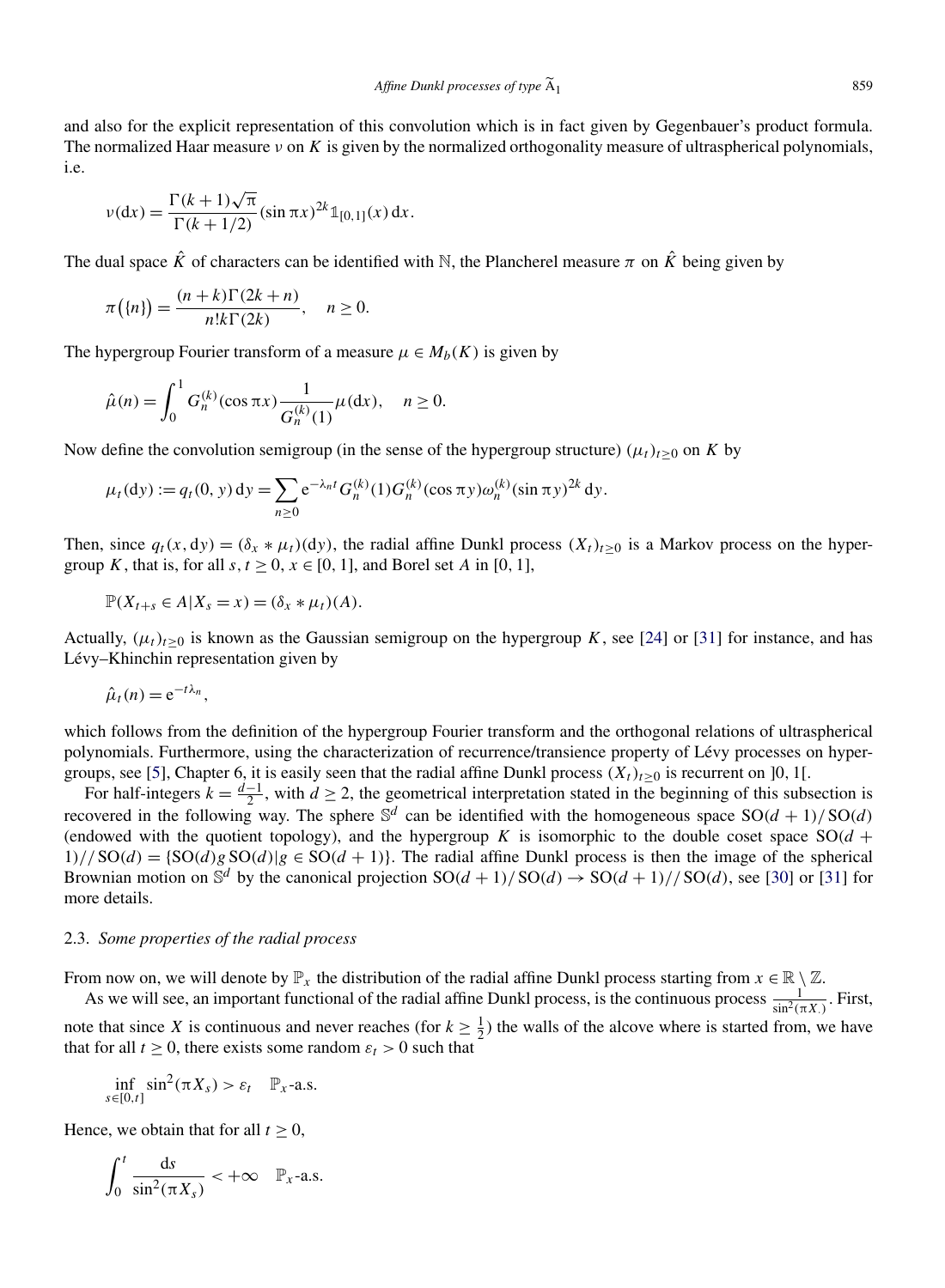Note also that, since  $\sin^2(\pi X_s) < 1$  for all  $s \ge 0$ , we have that  $\int_0^t \frac{ds}{\sin^2(\pi X_s)} \ge t$ , so

$$
\int_0^t \frac{\mathrm{d}s}{\sin^2(\pi X_s)} \underset{t \to +\infty}{\longrightarrow} +\infty \quad \mathbb{P}_x\text{-a.s.}
$$

To study some properties of the radial affine Dunkl process and more particularly of the last functional, we will need a few lemmas.

**Lemma 2.3.** *Let*  $k > \frac{1}{2}$ *. For all*  $n \ge 0$ *, we have* 

$$
\int_{-1}^{1} G_n^{(k)}(x) (1 - x^2)^{k - 3/2} dx = \frac{\Gamma(k - 1/2)\sqrt{\pi}}{\Gamma(k)} \quad \text{if } n \text{ is even}
$$

*and* 0 *if n is odd*.

**Proof.** Since  $G_n^{(k)}$  is odd for *n* odd, we just have to look at the even case. Recall the ultraspherical polynomials expansion of  $G_n^{(k)}$ , see for instance Askey [\[2\]](#page-15-0), that is

$$
G_n^{(k)}(x) = \sum_{j=0}^{\lfloor n/2 \rfloor} g_{n,j}^{k,l} G_{n-2j}^{(l)}(x),
$$

with connection coefficients given by

$$
g_{n,j}^{k,l} = \frac{\Gamma(l)(n-2j+l)\Gamma(j+k-l)\Gamma(n-j+k)}{\Gamma(k)j!\Gamma(k-l)\Gamma(n-j+l+1)}.
$$

Hence, for  $l = k - 1$  (note that this is well defined since  $l > -\frac{1}{2}$ ), and using the fact that the  $G_n^{(k-1)}$ 's are orthogonal for the weight  $(1 - x^2)^{k-3/2}$ , we find that, for *n* even,

$$
\int_{-1}^{1} G_n^{(k)}(x) \left(1 - x^2\right)^{k-3/2} dx = \sum_{j=0}^{n/2} g_{n,j}^{k,k-1} \int_{-1}^{1} G_{n-2j}^{(k-1)}(x) \left(1 - x^2\right)^{k-3/2} dx
$$

$$
= g_{n,n/2}^{k,k-1} \pi \left(\omega_0^{(k-1)}\right)^{-1}.
$$

Since

 $g_{n,n/2}^{k,k-1} = 1$ 

and

$$
(\omega_0^{(k-1)})^{-1} = \frac{\Gamma(2k-2)2^{3-2k}}{\Gamma(k-1)^2(k-1)} = \frac{\Gamma(k-1/2)}{\sqrt{\pi}\Gamma(k)}
$$

by the duplication formula of the Gamma function, i.e.

$$
\Gamma(z)\Gamma\left(z+\frac{1}{2}\right) = 2^{1-2z}\sqrt{\pi}\Gamma(2z),
$$

we obtain

$$
\int_{-1}^{1} G_n^{(k)}(x) \left(1 - x^2\right)^{k - 3/2} dx = \frac{\Gamma(k - 1/2)\sqrt{\pi}}{\Gamma(k)}.
$$

First, we make the following remark.

<span id="page-6-0"></span>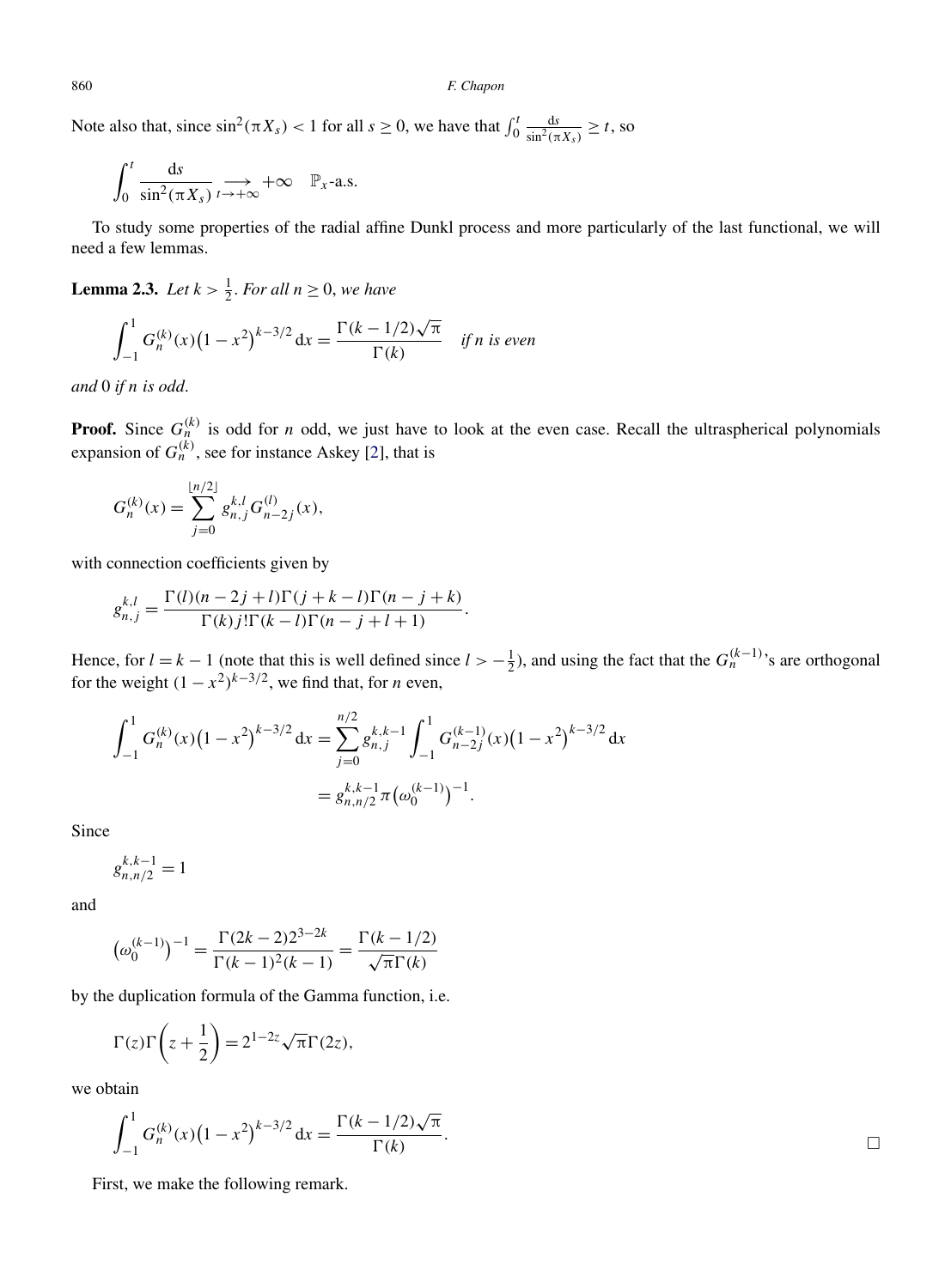<span id="page-7-0"></span>**Lemma 2.4.** *Let*  $(X_t)_{t\geq 0}$  *be the radial affine Dunkl process, and*  $k > \frac{1}{2}$ *. Then, for all*  $x \in ]0, 1[$ *, and all*  $t \geq 0$ *, we have* 

$$
\mathbb{E}_x\bigg(\frac{1}{\sin^2(\pi X_t)}\bigg) < +\infty.
$$

**Proof.** We have,

$$
\mathbb{E}_{x}\left(\frac{1}{\sin^{2}(\pi X_{t})}\right) = \int_{[0,1]} \frac{1}{\sin^{2}(\pi y)} q_{t}(x, y) dy
$$
  
= 
$$
\int_{[0,1]} \sum_{n\geq 0} e^{-\lambda_{n}t} G_{n}^{(k)}(\cos \pi x) G_{n}^{(k)}(\cos \pi y) \omega_{n}^{(k)}(\sin \pi y)^{2k-2} dy,
$$

which is integrable as soon as  $2k - 2 > -1$ , i.e.  $k > \frac{1}{2}$ , the summability of the series being guaranteed by the term  $e^{-\lambda_n t}$ . . - $\Box$ 

Note that the proof of this lemma gives that for  $k = \frac{1}{2}$ ,  $\mathbb{E}_x(\frac{1}{\sin^2(\pi X_t)}) = +\infty$  for all  $t > 0$ . Actually, Lemma [2.3](#page-6-0) leads to the following proposition.

**Proposition 2.5.** *Let*  $k > \frac{1}{2}$ *. For all*  $x \in ]0, 1[$ *, and all*  $t \ge 0$ *, we have* 

$$
\mathbb{E}_x\bigg(\int_0^t \frac{\mathrm{d}s}{\sin^2(\pi X_s)}\bigg) < +\infty.
$$

**Proof.** For all  $t > 0$ , we have,

$$
\int_0^t \mathbb{E}_x \left( \frac{ds}{\sin^2(\pi X_s)} \right)
$$
  
= 
$$
\int_0^t \int_0^1 \frac{1}{\sin^2(\pi y)} q_s(x, y) dy ds
$$
  
= 
$$
\int_0^t \int_0^1 \sum_{n\geq 0} e^{-\lambda_n s} G_n^{(k)}(\cos \pi x) G_n^{(k)}(\cos \pi y) \omega_n^{(k)}(\sin \pi y)^{2k-2} dy ds
$$
  
= 
$$
\sum_{n\geq 0} \frac{1}{\lambda_n} (1 - e^{-\lambda_n t}) G_n^{(k)}(\cos \pi x) \omega_n^{(k)} \int_0^1 G_n^{(k)}(\cos \pi y) (\sin \pi y)^{2k-2} dy.
$$

First, remark that the term  $n = 0$  is not a problem since  $G_0^{(k)}(y) = 1$  and  $\omega_0^{(k)} = \frac{k\Gamma(k)^2}{2^{1-2k}\Gamma(2k)}$ . Now, by the change of variables  $u = cos(\pi y)$ , and Lemma [2.3,](#page-6-0) we have

$$
\int_0^1 G_n^{(k)}(\cos \pi y)(\sin \pi y)^{2k-2} dy = \frac{1}{\pi} \int_{-1}^1 G_n^{(k)}(u) (1-u^2)^{k-3/2} du = \frac{1}{\sqrt{\pi}} \frac{\Gamma(k-1/2)}{\Gamma(k)},
$$

if *n* is even, and 0 if *n* is odd. So,

$$
\int_0^t \mathbb{E}_x\left(\frac{\mathrm{d}s}{\sin^2(\pi X_s)}\right) = \sum_{\substack{n\geq 0\\ n \text{ even}}} \frac{1}{\lambda_n} \left(1 - \mathrm{e}^{-\lambda_n t}\right) G_n^{(k)}(\cos \pi x) \omega_n^{(k)} \frac{1}{\sqrt{\pi}} \frac{\Gamma(k-1/2)}{\Gamma(k)}.
$$

Hence, it suffices to prove that

$$
\sum_{\substack{n\geq 0\\n \text{ even}}} \left| \frac{1}{\lambda_n} G_n^{(k)}(\cos \pi x) \omega_n^{(k)} \right| < +\infty.
$$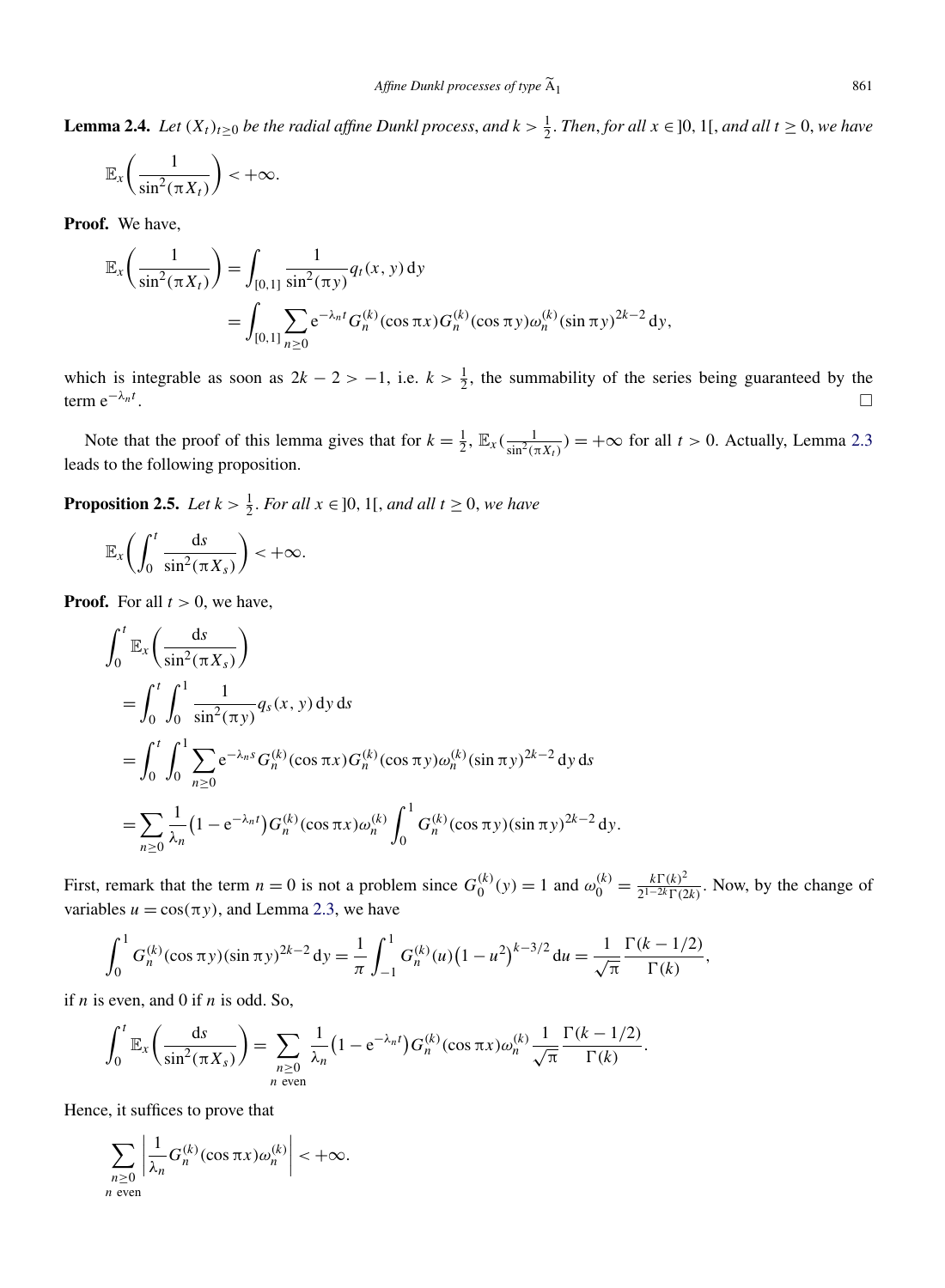<span id="page-8-0"></span>Using Stirling's formula for the Gamma function, i.e.

$$
\Gamma(z) = \frac{\sqrt{2\pi}}{\sqrt{z}} z^z e^{-z} \left( 1 + \mathcal{O}\left(\frac{1}{z}\right) \right),
$$

we find that

$$
\omega_n^{(k)} \underset{+\infty}{\sim} n^{2-2k}.
$$

Now, using asymptotic expansion of Gegenbauer polynomials (see [\[22\]](#page-15-0)), that is

$$
G_n^{(k)}(\cos \pi x) = 2^{1-k} \frac{\Gamma(n+k)}{n!\Gamma(k)} (\sin \pi x)^{-k} \cos\left((n+k)\pi x - k\pi^2/2\right) + O(n^{k-2})
$$

for  $0 < x < 1$ , we have (recall that  $\lambda_n = \frac{\pi^2}{2} n(n + 2k)$ ),

$$
\left|\frac{1}{\lambda_n}\omega_n^{(k)}G_n^{(k)}(\cos \pi x)\right|\underset{+\infty}{\sim}\frac{1}{n^{k+1}},
$$

Hence, since  $k > \frac{1}{2}$ , the series is convergent, which proves the proposition.

*Remark 2.6. We obviously obtain the same results if a.s.*  $X_0 = x$  *for some*  $x \in \mathbb{R} \setminus \mathbb{Z}$  *(not only in* ]0, 1[), *that is for all*  $x \in \mathbb{R} \setminus \mathbb{Z}, t \geq 0, \text{ and } k > \frac{1}{2},$ 

$$
\mathbb{E}_x\bigg(\int_0^t \frac{\mathrm{d}s}{\sin^2(\pi X_s)}\bigg) < +\infty.
$$

Due to the importance of the process  $\frac{1}{\sin^2(\pi X)}$  for the construction of the affine Dunkl process as we will see in the next section, we put the following definition.

*Definition 2.7. For all*  $t \geq 0$ , *we define* 

$$
\eta_t = \frac{k}{2} \pi^2 \int_0^t \frac{\mathrm{d}s}{\sin^2(\pi X_s)}.
$$

Let us summarize the properties of the process *η*. For all  $x \in \mathbb{R} \setminus \mathbb{Z}$ , it is a  $\mathbb{P}_x$ -almost surely finite continuous increasing process, with  $\eta_0 = 0$  and  $\eta_t \to +\infty$  a.s. when *t* goes to infinity. Furthermore, it has finite expectation for  $k > \frac{1}{2}$ , and for  $k = \frac{1}{2}$ ,  $\mathbb{E}_x(\eta_t) = +\infty$  for  $t > 0$ .

The construction of the affine Dunkl process is now the content of the next section.

#### **3. The affine Dunkl process**

We will define in this section the affine Dunkl process with parameter  $k$  ( $k \geq \frac{1}{2}$ ) as the Markov process with infinitesimal generator

$$
\mathcal{A}f(x) = \frac{1}{2}f''(x) + k\pi \cot(\pi x)f'(x) + \frac{k}{2} \sum_{n \in \mathbb{Z}} \frac{f(s_n(x)) - f(x)}{(x - n)^2}
$$

for  $f \in C_b^2(\mathbb{R})$  and  $x \in \mathbb{R} \setminus \mathbb{Z}$ . To achieve this, we will start with the radial affine Dunkl process living in some alcove, and add the jumps at some random times. This is a kind of skew-product decomposition as the one done in [\[7\]](#page-15-0) (see also [\[28\]](#page-16-0) for the same decomposition in the Heckman–Opdam setting). More precisely, we construct a pure jump process on the affine Weyl group *W*, and use the action of *W* on the radial process.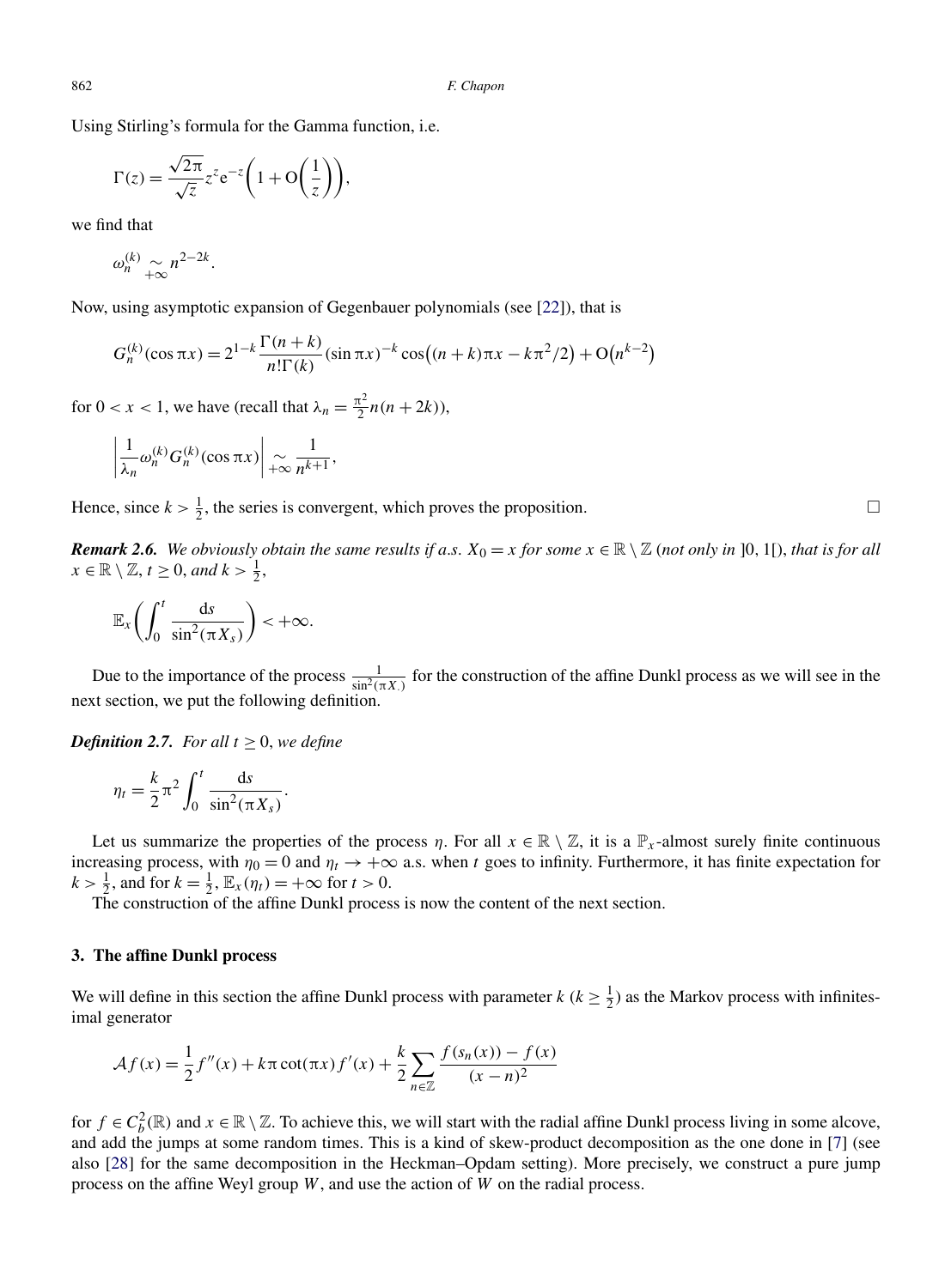#### <span id="page-9-0"></span>3.1. *Jump process on the affine Weyl group*

First, since the functional  $\eta_t = \frac{k}{2} \pi^2 \int_0^t \frac{ds}{\sin^2(\pi X_s)}$  is an a.s. finite continuous increasing process, with  $\eta_0 = 0$  and  $\eta_t \to$  $+\infty$  as  $t \to +\infty$ , we have that  $\eta_t$  is a well-defined time change. Let us call its inverse  $a(t)$ , i.e.

$$
a(t) = \inf\{s \ge 0 | \eta_s > t\},\
$$

so *a* is continuous, increasing,  $a(0) = 0$ ,  $a(t) < +\infty$  for all  $t > 0$ , and  $a(t) \to +\infty$  as  $t \to +\infty$ , a.s. It is well known that such time-change transformation preserves the Markovian character of a process (see for example [\[12\]](#page-15-0)), so the process

$$
\tilde{X}_t = X_{a(t)}
$$

is a strong Markov process, with infinitesimal generator

$$
\tilde{\mathcal{L}}f(y) = \frac{2\sin^2(\pi y)}{k\pi^2} \mathcal{L}f(y)
$$

for  $f \in C(\overline{I}) \cap C^2(I)$  and  $y \in I$ , where *I* is the alcove containing  $X_0$ .

Recall that for  $x \in \mathbb{R} \setminus \mathbb{Z}$ , we have the series expansion

$$
\frac{\pi^2}{\sin^2(\pi x)} = \sum_{n \in \mathbb{Z}} \frac{1}{(x-n)^2}.
$$

We denote by  $\sigma^x$  the following probability measure on the affine Weyl group *W* 

$$
\sigma^x(\mathrm{d}w)=\sum_{n\in\mathbb{Z}}\frac{\sin^2(\pi x)}{\pi^2}\frac{1}{(x-n)^2}\delta_{s_n}(\mathrm{d}w).
$$

Let  $(N_t)_{t\geq 0}$  be a Poisson point process with intensity 1, independent of *X*, i.e.

$$
N_t = \sum_{n\geq 1} \mathbb{1}_{\{\tau_n \leq t\}},
$$

where  $\tau_0 = 0$  and  $\tau_n = \sum_{j=1}^n e_j$ , where  $(e_j)_{j \geq 1}$  is a sequence of independent and identically distributed random variables, with exponential distribution of parameter 1, and independent of *X*.

Now define recursively the processes  $\tilde{X}^j$  and the random variables  $(\beta_j)_{j\geq 1}$  on *W* by

$$
\tilde{X}_t^j = \beta_j \cdot \tilde{X}_t^{j-1} \tag{6}
$$

for all  $j \ge 1$ , with  $\tilde{X}_t^0 = \tilde{X}_t$ , and where conditionally on  $\{\tilde{X}_{\tau_j}^{j-1} = x\}$ ,  $\beta_j$  is distributed according to  $\sigma^x$ . Note that  $\tilde{X}^j$ is the Markov process  $\tilde{X}$  with initial condition  $\tilde{X}_0^j = \beta_j \cdots \beta_1 \cdot \tilde{X}_0$ .

Using left multiplication on *W*, we define the jump process on *W*

$$
w_t = \xi_{N_t} = \beta_n \cdots \beta_1 \quad \text{for } t \in [\tau_n, \tau_{n+1}[,
$$
\n
$$
\tag{7}
$$

where  $\xi_n = \beta_n \cdots \beta_1$ , for all  $n \ge 1$ .

#### 3.2. *Skew-product decomposition*

Given an operator A with domain  $\mathcal{D}(\mathcal{A})$ , we say that a càdlàg stochastic process  $(Y_t)_{t\geq0}$  is a solution of the martingale problem for A if for all  $u \in \mathcal{D}(\mathcal{A})$ ,

$$
u(Y_t) - u(Y_0) - \int_0^t \mathcal{A}u(Y_s) \, \mathrm{d} s
$$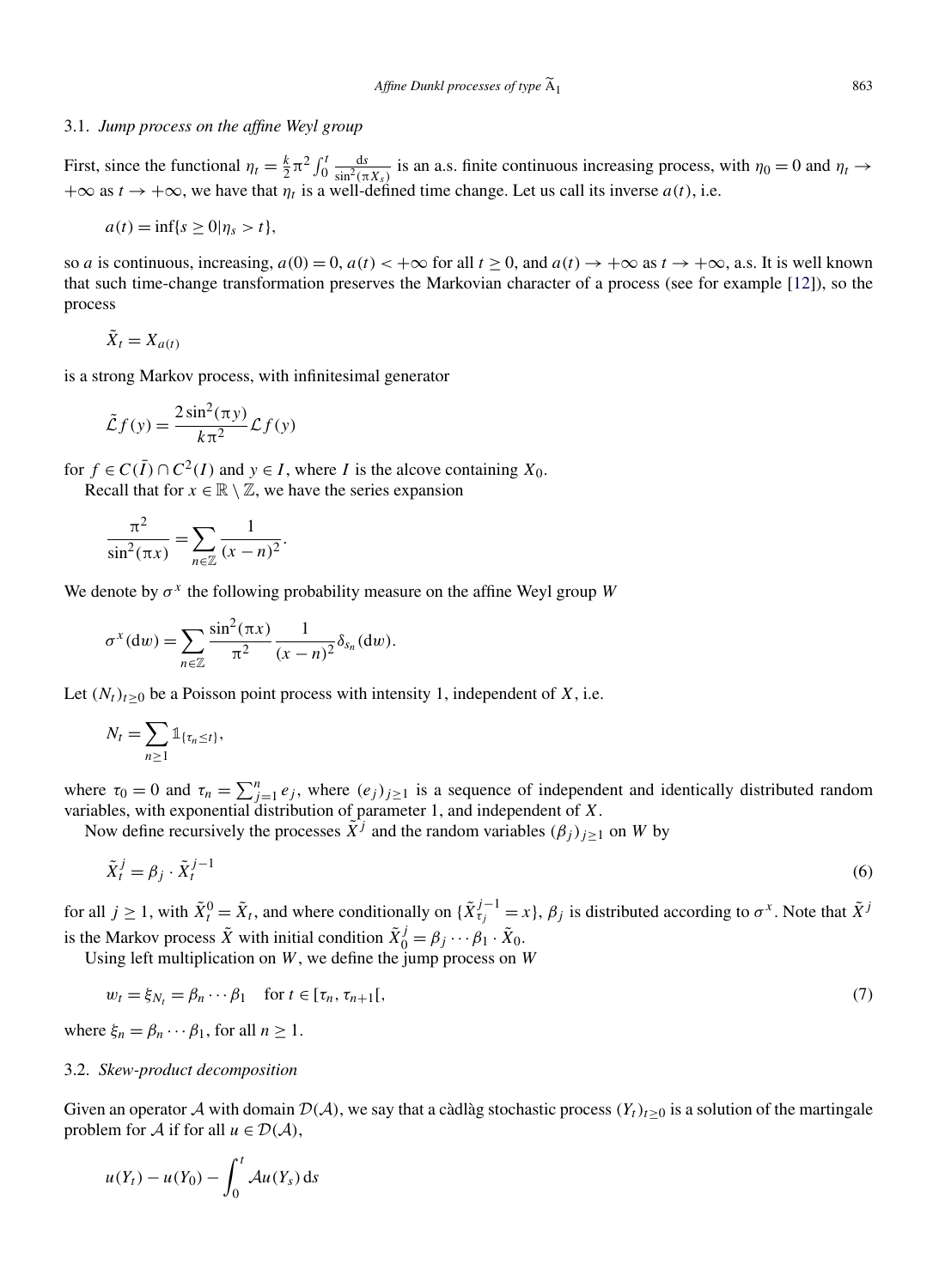#### <span id="page-10-0"></span>864 *F. Chapon*

is a  $(\mathcal{F}^Y_t)$ -martingale, where  $(\mathcal{F}^Y_t)_{t\geq0}$  is the natural filtration of *Y* (see [\[13\]](#page-15-0) for a detailed exposition of the theory of martingale problems).

Now we can state the main result of this paper.

**Theorem 3.1.** *Let*  $(X_t)_{t\geq 0}$  *be the radial affine Dunkl process with*  $X_0 = x \in \mathbb{R} \setminus \mathbb{Z}$  *a.s., and parameter*  $k \geq \frac{1}{2}$ *, and*  $(w_t)_{t\geq0}$  *be the pure jump process defined by* [\(7\)](#page-9-0). *Then the process*  $(Y_t)_{t\geq0}$  *defined by* 

$$
Y_t = w_{\eta_t} \cdot X_t,
$$

*with*  $\eta_t = \frac{k}{2} \pi^2 \int_0^t \frac{ds}{\sin^2(\pi X_s)}$ , *is a Markov process on* R, *with infinitesimal generator* A *given by* 

$$
\mathcal{A}f(y) = \frac{1}{2}f''(y) + k\pi \cot(\pi y)f'(y) + \frac{k}{2} \sum_{p \in \mathbb{Z}} \frac{f(s_p(y)) - f(y)}{(y - p)^2}
$$

*for*  $f \in C_b^2(\mathbb{R})$  *and*  $y \in \mathbb{R} \setminus \mathbb{Z}$ *, and such that*  $Y_t \in \mathbb{R} \setminus \mathbb{Z}$  *for all*  $t \ge 0$  *a.s.* 

*Definition 3.2. The process*  $(Y_t)_{t\geq 0}$  *defined in the above theorem is called the affine Dunkl process with parameter k.* 

**Proof of Theorem 3.1.** We suppose that *X* starts in [0, 1] without lost of generality. As notice in Section [2,](#page-3-0) we have that *X* lives in [0, 1] almost surely. Consider the process  $\tilde{X}$ , with generator  $\tilde{L}$ , defined previously by  $\tilde{X}_t = X_{a(t)}$ , where *a(t)* is the inverse of  $\eta_t$ . Define, for all  $t \geq 0$ ,

$$
\tilde{Y}_t = w_t \cdot \tilde{X}_t.
$$

Hence, for  $t \in [\tau_n, \tau_{n+1}]$ , we have

$$
\begin{aligned} \tilde{Y}_t &= \beta_n \cdots \beta_1 \cdot \tilde{X}_t \\ &= \tilde{X}_t^n, \end{aligned}
$$

where the processes  $\tilde{X}^n$  are defined by [\(6\)](#page-9-0).

By construction  $(\tilde{Y}_t)_{t\geq 0}$  is a càdlàg process which jumps at the random times  $\tau_n$ 's. We denote by  $(\tilde{\mathcal{F}}_t)_{t\geq 0}$  the natural filtration of  $\tilde{Y}$ , and by  $\overline{\tilde{P}}_t^n = \sigma(\tilde{X}_s^n, s \le t) \vee \sigma(N_s, s \le t)$ . As we shall see,  $(\tilde{Y}_t)_{t \ge 0}$  is a solution of the martingale problem for the generator  $\tilde{A}$  given by

$$
\tilde{\mathcal{A}}f(y) = \tilde{\mathcal{L}}f(y) + \int_W (f(w \cdot y) - f(y))\sigma^y(\mathrm{d}w),
$$

acting on  $f \in C_b^2(\mathbb{R})$  for  $y \in \mathbb{R} \setminus \mathbb{Z}$ , where  $\sigma^x(\mathrm{d}w) = \sum_{n \in \mathbb{Z}} \frac{\sin^2(\pi x)}{\pi^2}$  $\frac{\partial^2(\pi x)}{\partial^2} \frac{1}{(x-n)^2} \delta_{s_n}(\text{d}w)$ , and  $\tilde{\mathcal{L}}$  is the generator of  $\tilde{X}$ . The proof follows exactly the lines of Proposition 10.2, Chapter 4 of [\[13\]](#page-15-0), see also Lemma 17 in [\[7\]](#page-15-0). First, since  $(\tilde{X}_t^n)_{t \ge \tau_n}$ is a Markov process with generator  $\tilde{\mathcal{L}}$ , and using independence of  $\tilde{X}$  and  $(\tau_n)_{n\geq 0}$ , we have that for  $u \in C_b^2(\mathbb{R})$ 

$$
u(\tilde{X}_{(t\vee\tau_n)\wedge\tau_{n+1}}^n)-u(\tilde{X}_{\tau_n}^n)-\int_{\tau_n}^{(t\vee\tau_n)\wedge\tau_{n+1}} \tilde{\mathcal{L}}u(\tilde{X}_{s}^n) ds
$$

is a  $(\tilde{\mathcal{F}}_t)$ -martingale. Hence, summing over  $n \geq 0$ , and using

$$
u(\tilde{X}_{(t\vee\tau_n)\wedge\tau_{n+1}}^n)=u(\tilde{X}_{\tau_n}^n)\mathbb{1}_{\{t<\tau_n\}}+u(\tilde{X}_{t}^n)\mathbb{1}_{\{\tau_n\leq t<\tau_{n+1}\}}+u(\tilde{X}_{\tau_{n+1}}^n)\mathbb{1}_{\{t\geq\tau_{n+1}\}},
$$

we get that

$$
u(\tilde{Y}_t) - u(\tilde{Y}_0) - \int_0^t \tilde{\mathcal{L}} u(\tilde{Y}_s) ds - \sum_{n=1}^{N_t} \left( u(\tilde{X}_{\tau_n}^n) - u(\tilde{X}_{\tau_n}^{n-1}) \right) \tag{8}
$$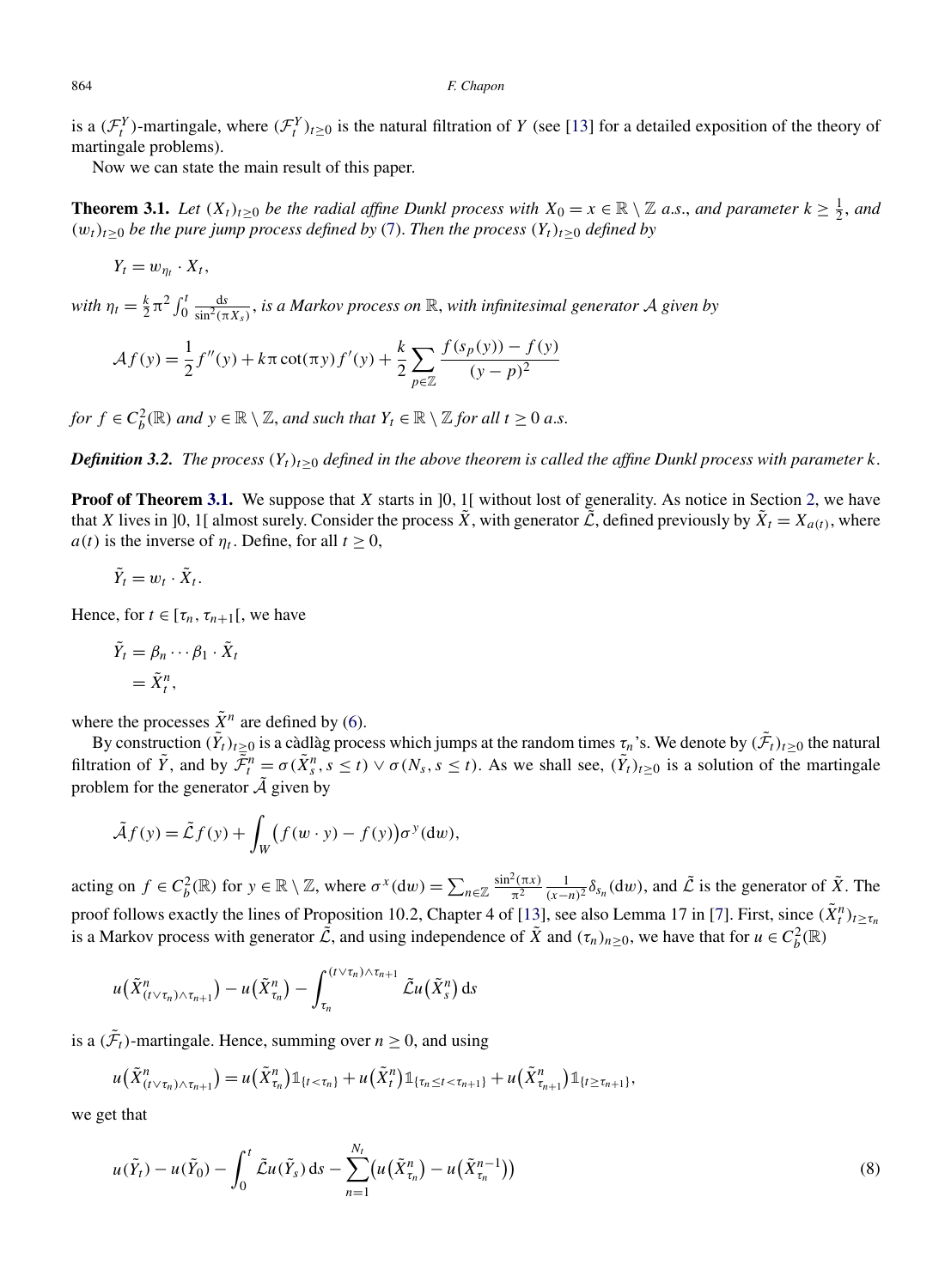<span id="page-11-0"></span>is a  $(\tilde{\mathcal{F}}_t)$ -martingale. Note that, since *N* is a Poisson process, we have that

$$
\int_0^t \left( \int_W u(w \cdot \tilde{Y}_{s^-}) \sigma^{\tilde{Y}_{s^-}}(dw) - u(\tilde{Y}_{s^-}) \right) d(N_s - s)
$$

is a  $(\tilde{\mathcal{F}}_t)$ -martingale, and is equal to

$$
\sum_{n=1}^{N_t} \left( \int_W u(w \cdot \tilde{X}_{\tau_n}^{n-1}) \sigma^{\tilde{X}_{\tau_n}^{n-1}}(\mathrm{d}w) - u(\tilde{X}_{\tau_n}^{n-1}) \right) - \int_0^t \left( \int_W u(w \cdot \tilde{Y}_{s-}) \sigma^{\tilde{Y}_{s-}}(\mathrm{d}w) - u(\tilde{Y}_{s-}) \right) \mathrm{d}s. \tag{9}
$$

But

$$
\sum_{n=1}^{N_t} \left( u\left(\tilde{X}_{\tau_n}^n\right) - \int_W u\left(w \cdot \tilde{X}_{\tau_n}^{n-1}\right) \sigma^{\tilde{X}_{\tau_n}^{n-1}}(\mathrm{d}w)\right) \tag{10}
$$

is also a  $(\tilde{\mathcal{F}}_t)$ -martingale. This follows from the fact that for all  $t_1 < \cdots < t_m \le s < t$ , and all  $h_1, \ldots, h_m$  measurable bounded functions, we have

$$
\mathbb{E}\left(\prod_{i=1}^{m}h_i(Y_{t_i})\sum_{n\geq 1}\mathbb{1}_{\{s<\tau_n\leq t\}}\left(u(\tilde{X}_{\tau_n}^n)-\int_W u(w\cdot \tilde{X}_{\tau_n}^{n-1})\sigma^{\tilde{X}_{\tau_n}^{n-1}}(\mathrm{d}w)\right)\right) \\
= \mathbb{E}\left(\prod_{i=1}^{m}h_i(Y_{t_i})\sum_{n\geq 1}\mathbb{1}_{\{s<\tau_n\leq t\}}\mathbb{E}\left(u(\tilde{X}_{\tau_n}^n)-\int_W u(w\cdot \tilde{X}_{\tau_n}^{n-1})\sigma^{\tilde{X}_{\tau_n}^{n-1}}(\mathrm{d}w)\Big|\tilde{\mathcal{F}}_{\tau_n}^{n-1}\right)\right) \\
=0,
$$

since  $\tilde{X}_{\tau_n}^n = \beta_n \cdot \tilde{X}_{\tau_n}^{n-1}$ , and  $\beta_n$  is distributed according to  $\sigma \tilde{X}_{\tau_n}^{n-1}$  conditionally to  $\tilde{X}_{\tau_n}^{n-1}$ . Adding  $(10)$  and  $(9)$  to  $(8)$ , we get that

$$
u(\tilde{Y}_t) - u(\tilde{Y}_0) - \int_0^t \tilde{\mathcal{L}} u(\tilde{Y}_s) ds - \int_0^t \int_W \big( u(w \cdot \tilde{Y}_s) - u(\tilde{Y}_s) \big) \sigma^{\tilde{Y}_s}(dw) ds
$$

is a  $(\tilde{\mathcal{F}}_t)$ -martingale (since  $\tilde{Y}$  is càdlàg and  $\{s | \tilde{Y}_{s^-} \neq \tilde{Y}_s\}$  is Lebesgue negligible, we can replace  $\tilde{Y}_{s^-}$  by  $\tilde{Y}_s$  in the last integral). Hence, we have obtained that for  $u \in C_b^2(\mathbb{R})$ 

$$
u(\tilde{Y}_t) - u(\tilde{Y}_0) - \int_0^t \tilde{\mathcal{A}} u(\tilde{Y}_s) \, \mathrm{d} s
$$

is a  $(\tilde{\mathcal{F}}_t)$ -martingale, which proves that  $(\tilde{Y}_t)_{t\geq 0}$  is a solution of the martingale problem for the generator  $\tilde{\mathcal{A}}$ .

We are now interested in solution of

$$
Y_t = \tilde{Y} \left( \int_0^t \beta(Y_s) \, ds \right),\tag{11}
$$

with  $\beta(y) = \frac{k\pi^2}{2\sin^2(\pi y)}$  for  $y \in \mathbb{R} \setminus \mathbb{Z}$ , and  $\beta(y) = 0$  for  $y \in \mathbb{Z}$ . First remark that since  $\sin^2(\pi \cdot)$  is a *W*-invariant function, we have  $\beta(\tilde{Y}_t) = \beta(\tilde{X}_t)$  almost surely, since  $\tilde{Y}_t = w_t \cdot \tilde{X}_t$ . Since *X* never touches 0 and 1 a.s., so is  $\tilde{X}$ , and  $\beta \circ \tilde{X}$  is a.s. bounded on bounded intervals. Define

$$
\zeta_1 = \inf \left\{ t \ge 0 \mid \int_0^t \frac{\mathrm{d}s}{\beta(\tilde{Y}_s)} = +\infty \right\}
$$

*.*

and

$$
\zeta_0 = \inf \{ t \ge 0 \mid \beta(\tilde{Y}_t) = 0 \}
$$

 $A_1$  865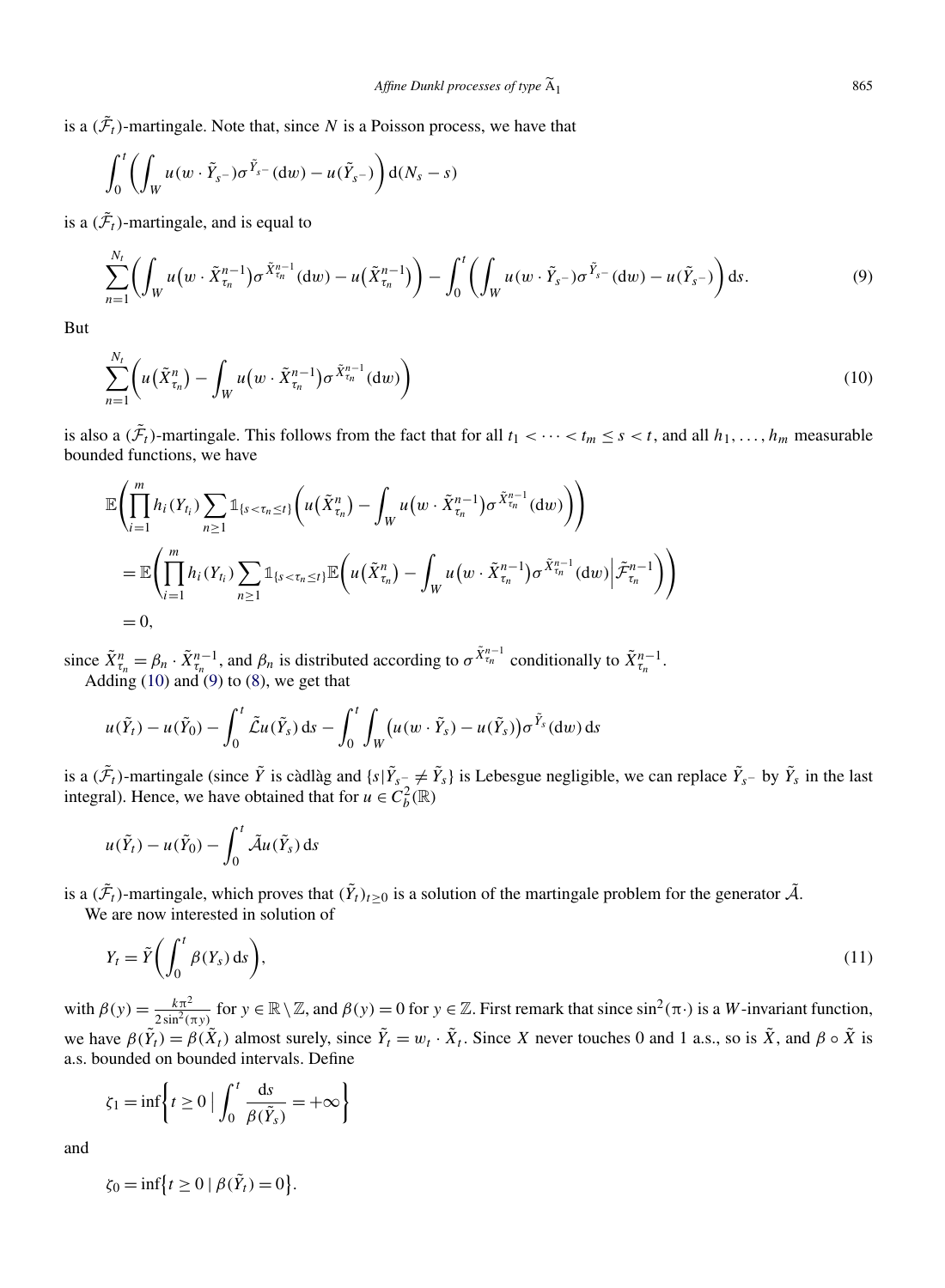Since  $0 < \sin^2(\pi \tilde{X}_t) < 1$  for all  $t \ge 0$ , we easily see that  $\zeta_1 = \zeta_0 = +\infty$ , so by applying Theorem 1*.*3, Chapter 6 of [\[13\]](#page-15-0), we have that equation [\(11\)](#page-11-0) admits a solution  $(Y_t)_{t>0}$ , which is a solution of the martingale problem for  $\mathcal{A} = \beta \tilde{\mathcal{A}}$ , i.e. for all  $u \in C_b^2(\mathbb{R})$ ,

$$
u(Y_t) - u(Y_0) - \int_0^t \mathcal{A}u(Y_s) \, \mathrm{d} s
$$

is a  $(\tilde{\mathcal{F}}_{\tau(t)})$ -martingale, where  $\tau(t) = \int_0^t \beta(Y_s) ds$ . Since we have

$$
\tilde{\mathcal{A}}u(y) = \tilde{\mathcal{L}}u(y) + \int_{W} (u(w \cdot y) - u(y)) \sigma^{y} (dw)
$$
  
= 
$$
\frac{2 \sin^{2}(\pi y)}{k \pi^{2}} \mathcal{L}u(y) + \frac{\sin^{2}(\pi y)}{\pi^{2}} \sum_{n \in \mathbb{Z}} \frac{u(s_{n}(y)) - u(y)}{(y - n)^{2}},
$$

we obtain

$$
\mathcal{A}u(y) = \mathcal{L}u(y) + \frac{k}{2} \sum_{n \in \mathbb{Z}} \frac{u(s_n(y)) - u(y)}{(y - n)^2},
$$

acting on  $u \in C_b^2(\mathbb{R})$ , for  $y \in \mathbb{R} \setminus \mathbb{Z}$ . Since  $\beta(Y_s) = \beta(X_s)$  for all  $s \ge 0$  by the *W*-invariance of sin<sup>2</sup>( $\pi$ ·), we have that

$$
\int_0^t \beta(Y_s) \, \mathrm{d} s = \eta_t
$$

for all  $t \ge 0$ . Hence, we obtain the skew-product decomposition of  $(Y_t)_{t>0}$  given by

$$
Y_t = w_{\eta_t} \cdot X_t
$$

for all  $t \ge 0$ . Let  $\pi$  be the projection onto the principal alcove  $\mathcal{A}_0 = ]0, 1[$ . Then, by the invariance of  $\pi$  under the action of the Weyl group *W* and the skew-product representation of the affine Dunkl process, we see that

$$
\pi(Y_t) = X_t \quad \text{a.s.,}
$$

i.e.  $(\pi(Y_t))_{t\geq 0}$  is the radial affine Dunkl process. Hence, if two process *Y* and *Y'* are solutions to the martingale problem for  $\overline{A}$ , then  $\pi(Y_t) = \pi(Y_t') = X_t$ , so *Y* and *Y'* have the same one-dimensional distributions, and by the same arguments as in Theorem 4*.*2, Chapter 4 in [\[13\]](#page-15-0), we have that the affine Dunkl process *Y* is a Markov process with infinitesimal generator A. By construction, Y is càdlàg and lives a.s. in  $\mathbb{R} \setminus \mathbb{Z}$ , else the radial process X would touch the walls of the principal alcove, which is impossible as already noticed. - $\Box$ 

#### 3.3. *Jumps of the affine Dunkl process*

By the construction of the affine Dunkl process, we have the skew-product decomposition

 $Y_t = w_{n_t} \cdot X_t$ 

for  $t \ge 0$ . This shows that there is a jump of the process at time t when the functional  $\eta_t$  is equal to one of the  $\tau_n$ 's. Hence, the number of jumps  $V_t$  of  $(Y_t)_{t\geq 0}$  before time *t*, i.e.

$$
V_t = \sum_{s \leq t} \mathbb{1}_{\{\Delta Y_s \neq 0\}},
$$

where  $\Delta Y_s = Y_s - Y_{s^-}$ , is exactly given by the point process

$$
V_t = \sum_{n\geq 1} \mathbb{1}_{\{\eta_t \geq \tau_n\}}.
$$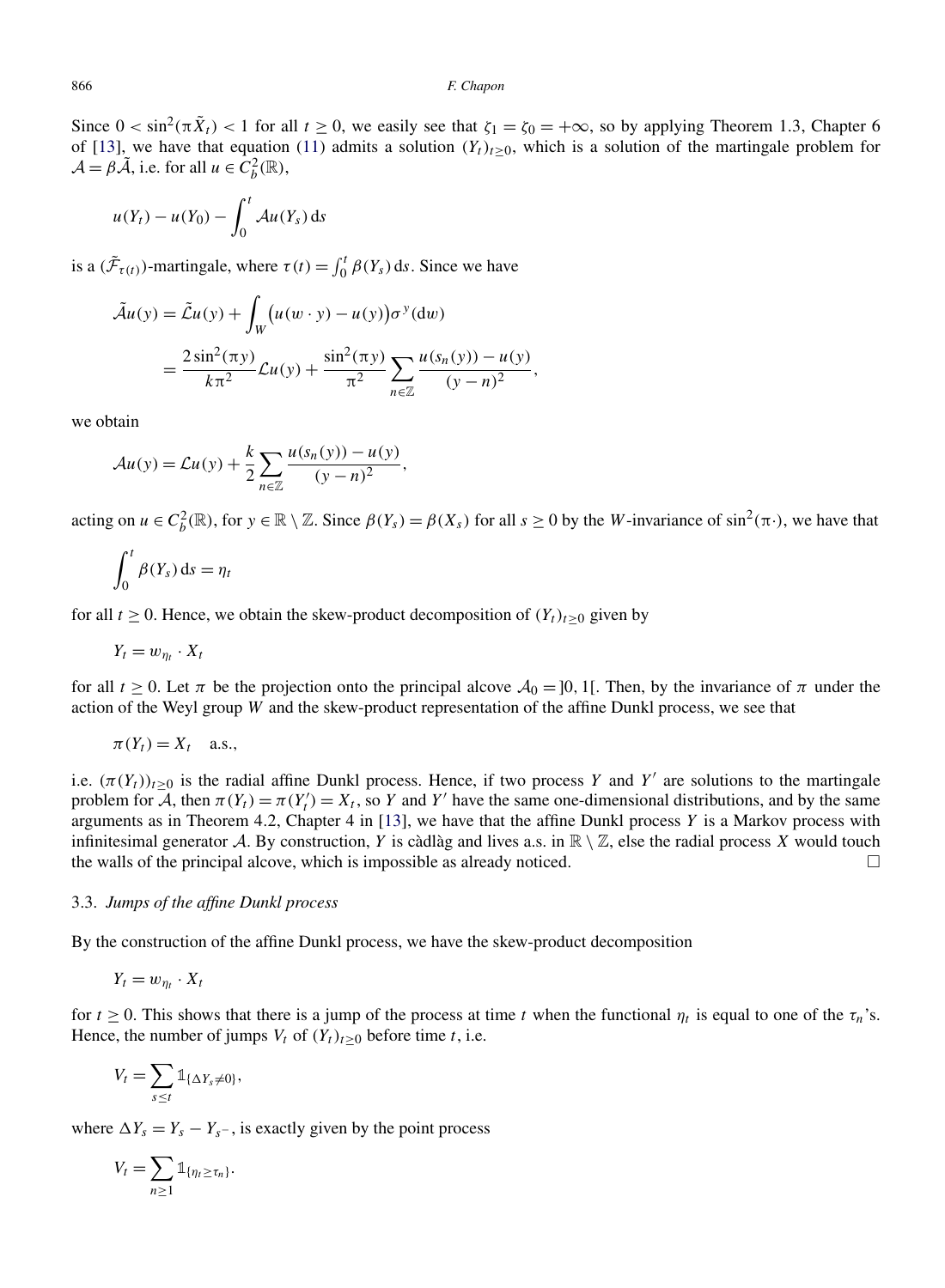Since *η* is a well-defined time change, we get the following representation of *V* in term of a time-change Poisson process

$$
V_t = N_{\eta_t}
$$

for all  $t \ge 0$ , where  $(N_t)_{t>0}$  is the Poisson process considered previously. Using this representation and the fact that for all  $t \geq 0$ ,  $\eta_t < +\infty$  a.s., we get immediately the following proposition.

**Proposition 3.3.** *For all*  $x \in \mathbb{R} \setminus \mathbb{Z}$ *, and all*  $t \ge 0$ 

 $V_t < +\infty$   $\mathbb{P}_x$ -almost surely,

*i*.*e*. *the number of jumps of the affine Dunkl process in a finite time interval is almost surely finite*.

Now define for all  $n \geq 1$ ,

$$
T_n = a(\tau_n),
$$

where *a* is the inverse of *η*, i.e.  $a(t) = \inf\{s \ge 0 \mid \eta_s > t\}$ , and  $T_0 = 0$ . The sequence  $(T_n)_{n \ge 1}$  corresponds to the jump times of the affine Dunkl process. Since *a* is increasing and  $a(t) \rightarrow +\infty$  as  $t \rightarrow +\infty$  a.s., we have that for all  $n \ge 0$ ,

$$
T_n > T_{n-1} \quad \mathbb{P}_x
$$
-almost surely

and  $T_n \to +\infty$  when  $n \to +\infty$  a.s. Note that we can also define the jump times recursively by

$$
T_n = \inf \left\{ t \ge T_{n-1} \mid \frac{k \pi^2}{2} \int_{T_{n-1}}^t \frac{ds}{\sin^2(\pi X_s)} > e_n \right\},\tag{12}
$$

where  $(e_n)_{n\geq 1}$  is a sequence of independent and identically distributed random variables with exponential distribution of parameter 1. Indeed, define for all  $n \ge 1$  and all  $t \ge 0$ ,

$$
\eta_n(t) = \frac{k\pi^2}{2} \int_{T_{n-1}}^{T_{n-1}+t} \frac{\mathrm{d}s}{\sin^2(\pi X_s)},
$$

so  $\eta_n$  is a well-defined time-change with inverse given by

$$
\eta_n^{-1}(t) = \inf \big\{ s \ge 0 \mid \eta_n(s) > t \big\},\
$$

which is finite for all  $t \ge 0$ , and goes to infinity as t goes to infinity. Then, we can rewrite  $T_n$  as

$$
T_n = T_{n-1} + \inf \{ t \ge 0 \mid \eta_n(t) > e_n \}
$$
  
= 
$$
T_{n-1} + \eta_n^{-1}(e_n).
$$

So,

$$
T_n - T_{n-1} = \eta_n^{-1}(e_n),
$$

which gives  $\eta_n(T_n - T_{n-1}) = e_n$ , and

$$
\eta_{T_n} = \sum_{j=1}^n \eta_j (T_j - T_{j-1}) = \sum_{j=1}^n e_j = \tau_n,
$$

or equivalently  $T_n = a(\tau_n)$ . Note that the fact that the sequence  $(T_n)_{n\geq 0}$  is well defined can be proved directly using expression (12) and the strong Markov property of  $(X_t)_{t>0}$ .

Since  $V_t$  is a time-change Poisson process, it is not difficult to exhibit its compensator.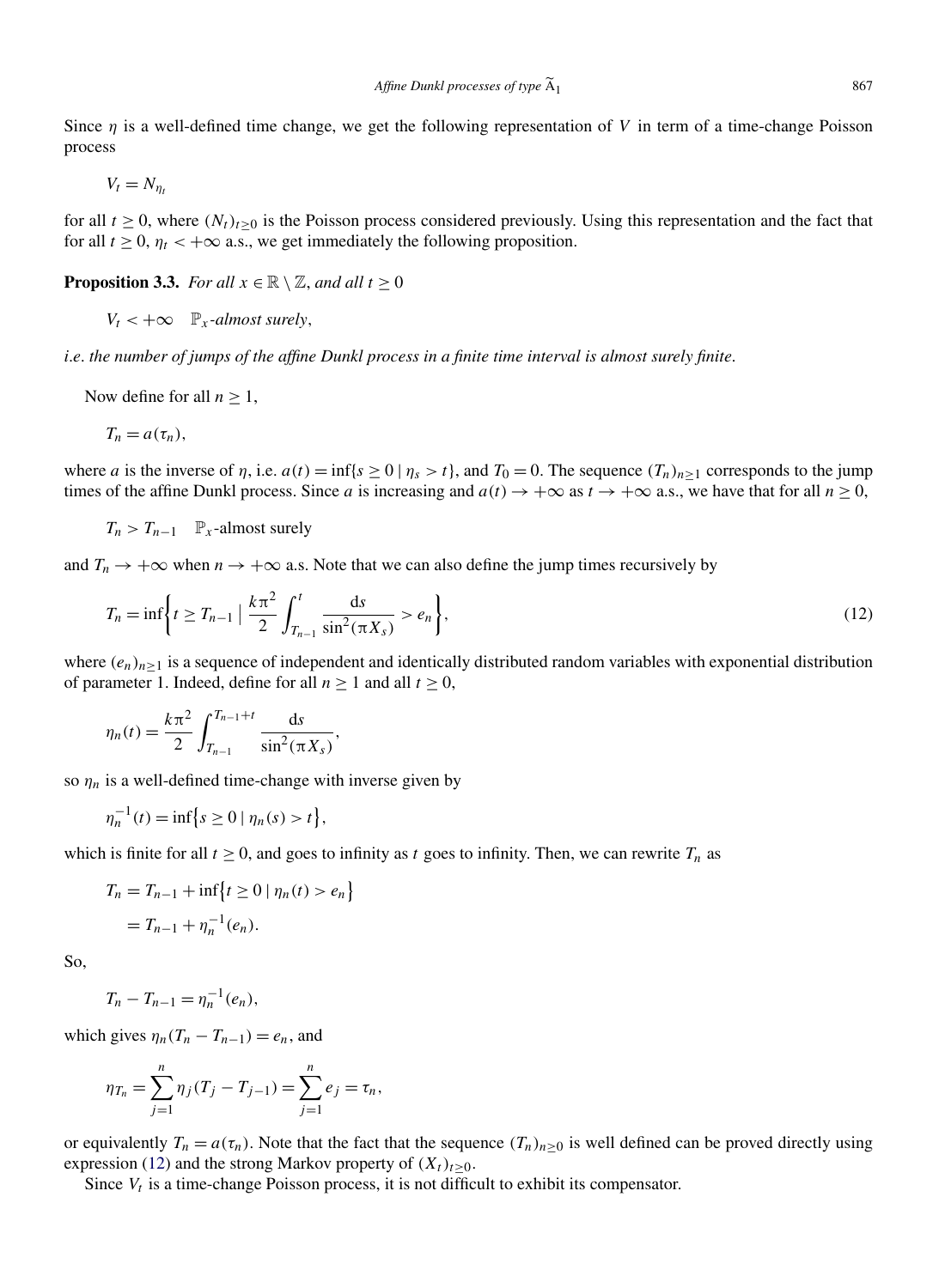**Lemma 3.4.** *Let*  $V_t = N_{n_t}$ . *The compensator of V is η*, *that is* 

$$
V_t-\eta_t
$$

*is a martingale with respect to the filtration*  $(\mathcal{F}_{\eta_t}^N)_{t \geq 0}$ *, where*  $\mathcal{F}_t^N = \sigma(N_s, s \leq t)$ *.* 

**Proof.** Let  $0 \le s < t$ . Define  $T = \eta_t$  and  $S = \eta_s$ . We have  $S < T$ , since  $t \mapsto \eta_t$  is increasing. Note also that *S* and *T* are stopping times with respect to  $\mathcal{F}_t$ . Hence, since *N* is a Poisson process,  $N_t - t$  is a martingale and by the optional sampling theorem, we have

$$
\mathbb{E}_x(V_t-\eta_t|\mathcal{F}_{\eta_s}^N)=\mathbb{E}_x(N_T-T|\mathcal{F}_{S}^N)=N_S-S=V_s-\eta_s.
$$

Since  $\eta$  is the compensator of *V*, we have by Proposition [2.5](#page-7-0) that

$$
\mathbb{E}_x(V_t) < +\infty \quad \text{for } k > \frac{1}{2}
$$

and  $\mathbb{E}_x(V_t) = +\infty$  for  $k = \frac{1}{2}$ , that is, the number of jumps of the affine Dunkl process has finite expectation when  $k > \frac{1}{2}$ , and infinite expectation for  $k = \frac{1}{2}$ .

#### 3.4. *Martingale decomposition*

First, we remark that *Y* is a local martingale.

**Proposition 3.5.** *The affine Dunkl process*  $(Y_t)_{t\geq0}$  *is a local martingale.* 

**Proof.** Using the formula

$$
\pi \cot(\pi x) = \sum_{n \in \mathbb{Z}} \frac{1}{x - n},
$$

one can see that the function  $f(x) = x$  is killed by the generator A of  $(Y_t)_{t \ge 0}$ , which proves that Y is a local martin-<br>gale. gale.  $\Box$ 

We give now the martingale decomposition of *Y* into its continuous and purely discontinuous parts. First, recall that the Lévy kernel *N* of a Markov process describes the distribution of its jumps, see [\[23\]](#page-16-0). For all  $x \in \mathbb{R}$ , and for a function *f* in the domain of the infinitesimal generator which vanishes in a neigbourhood of *x*, the Lévy kernel *N* of  $(Y_t)_{t\geq 0}$  is given by

$$
\mathcal{A}f(x) = \int_{\mathbb{R}} N(x, dy) f(y).
$$

Hence, by the explicit form of the infinitesimal generator  $A$ , we get immediately that

$$
N(x, dy) = \frac{k\pi^2}{2} \sum_{n \in \mathbb{Z}} \frac{\delta_{s_n(x)}(dy)}{(x - n)^2}
$$

for all  $x \in \mathbb{R} \setminus \mathbb{Z}$ . By [\[23\]](#page-16-0), for all nonnegative measurable function *f* on  $\mathbb{R}^2$ , the nonnegative discontinuous functional

$$
\sum_{s\geq t} f(Y_{s^-}, Y_s) \mathbb{1}_{\{\Delta Y_s \neq 0\}},
$$

where  $\Delta Y_s = Y_s - Y_{s^-}$ , can be compensated by the process

$$
\int_0^t ds \int_{\mathbb{R}} N(Y_{s^-}, dy) f(Y_{s^-}, y).
$$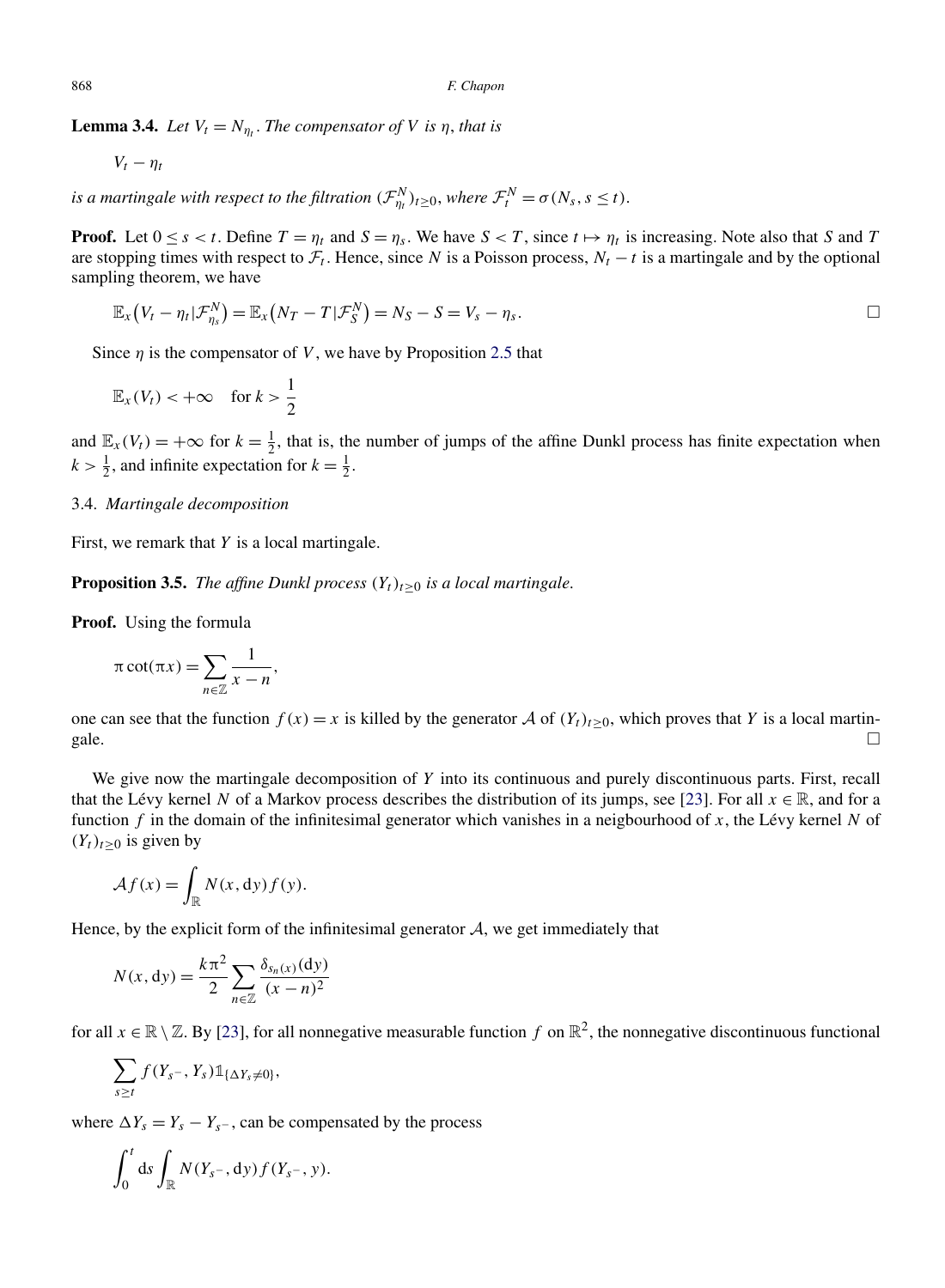<span id="page-15-0"></span>**Proposition 3.6.** *We have the following martingale decomposition*,

$$
Y_t=Y_0+B_t+M_t,
$$

*where*  $(B_t)_{t\geq0}$  *is a standard Brownian motion, and*  $(M_t)_{t\geq0}$  *is a purely discontinuous local martingale which can written as the compensated sum of its jumps*:

$$
M_t = -\sum_{s \leq t} \Delta Y_s \mathbb{1}_{\{\Delta Y_s \neq 0\}} + \int_0^t k \pi \cot(\pi Y_s) \, \mathrm{d} s.
$$

The proof uses Itô's formula and the theory of Lévy kernel and is exactly the same as in the classical case of Dunkl processes, so we refer to [15] for more details.

#### **Acknowledgments**

This work is part of my Ph.D. thesis, and I would like to thank my advisor Philippe Biane for his suggestions and his reading of this paper. I also would like to thank Nathanaël Enriquez for some fruitful discussions, and I am indebted to an anonymous referee for comments and remarks which improved the quality of the presented paper.

#### **References**

- [1] M. Aigner and G. M. Ziegler. La fonction cotangente et l'astuce de Herglotz, ch. 20. In *Raisonnements Divins*. Springer, Paris, 2006.
- [2] R. Askey. *Orthogonal Polynomials and Special Functions*. Society for Industrial and Applied Mathematics, Philadelphia, PA, 1975. [MR0481145](http://www.ams.org/mathscinet-getitem?mr=0481145)
- [3] D. Bakry and N. Huet. The hypergroup property and representation of Markov kernels. In *Séminaire de Probabilités XLI* 295–347. *Lecture Notes in Math.* **1934**. Springer, Berlin, 2008. [MR2483738](http://www.ams.org/mathscinet-getitem?mr=2483738)
- [4] P. Biane. Matrix valued Brownian motion and a paper by Pólya. In *Séminaire de Probabilités XLII* 171–185. *Lecture Notes in Math.* **1979**. Springer, Berlin, 2009. [MR2599210](http://www.ams.org/mathscinet-getitem?mr=2599210)
- [5] W. R. Bloom and H. Heyer. *Harmonic Analysis of Probability Measures on Hypergroups*. *de Gruyter Studies in Mathematics* **20**. de Gruyter, Berlin, 1995. [MR1312826](http://www.ams.org/mathscinet-getitem?mr=1312826)
- [6] S. Bochner. Sturm–Liouville and heat equations whose eigenfunctions are ultraspherical polynomials or associated Bessel functions. In *Proceedings of the Conference on Differential Equations (Dedicated to A. Weinstein)* 23–48. Univ. Maryland Book Store, College Park, MD, 1956. [MR0082021](http://www.ams.org/mathscinet-getitem?mr=0082021)
- [7] O. Chybiryakov. Skew-product representations of multidimensional Dunkl Markov processes. *Ann. Inst. Henri Poincaré Probab. Stat.* **44** (2008) 593–611. [MR2446290](http://www.ams.org/mathscinet-getitem?mr=2446290)
- [8] O. Chybiryakov, N. Demni, L. Gallardo, M. Rösler, M. Voit and M. Yor. *Harmonic & Stochastic Analysis of Dunkl Processes*. Hermann, Paris, 2008.
- [9] N. Demni. Radial Dunkl processes associated with dihedral systems. In *Séminaire de Probabilités XLII* 153–169. *Lecture Notes in Math.* **1979**. Springer, Berlin, 2009. [MR2599209](http://www.ams.org/mathscinet-getitem?mr=2599209)
- [10] N. Demni. Radial Dunkl processes: Existence, uniqueness and hitting time. *C. R. Math. Acad. Sci. Paris* **347** (2009) 1125–1128. [MR2566989](http://www.ams.org/mathscinet-getitem?mr=2566989)
- [11] C. F. Dunkl. Differential-difference operators associated to reflection groups. *Trans. Amer. Math. Soc.* **311** (1989) 167–183. [MR0951883](http://www.ams.org/mathscinet-getitem?mr=0951883)
- [12] E. B. Dynkin. *Markov Processes*, Vols I, II. Academic Press, New York, 1965.
- [13] S. N. Ethier and T. G. Kurtz. *Markov Processes. Characterization and Convergence*. Wiley, New York, 1986. [MR0838085](http://www.ams.org/mathscinet-getitem?mr=0838085)
- [14] L. Gallardo and M. Yor. Some new examples of Markov processes which enjoy the time-inversion property. *Probab. Theory Related Fields* **132** (2005) 150–162. [MR2136870](http://www.ams.org/mathscinet-getitem?mr=2136870)
- [15] L. Gallardo and M. Yor. A chaotic representation property of the multidimensional Dunkl processes. *Ann. Probab.* **34** (2006) 1530–1549. [MR2257654](http://www.ams.org/mathscinet-getitem?mr=2257654)
- [16] L. Gallardo and M. Yor. Some remarkable properties of the Dunkl martingales. In *In memoriam Paul-André Meyer: Séminaire de Probabilités XXXIX* 337–356. *Lecture Notes in Math.* **1874**. Springer, Berlin, 2006. [MR2276903](http://www.ams.org/mathscinet-getitem?mr=2276903)
- [17] G. Gasper. Banach algebras for Jacobi series and positivity of a kernel. *Ann. of Math. (2)* **95** (1972) 261–280. [MR0310536](http://www.ams.org/mathscinet-getitem?mr=0310536)
- [18] J. E. Humphreys. *Reflection Groups and Coxeter Groups*. *Cambridge Studies in Advanced Mathematics* **29**. Cambridge Univ. Press, Cambridge, 1990. [MR1066460](http://www.ams.org/mathscinet-getitem?mr=1066460)
- [19] I. Karaztas and S. E. Shreve. *Brownian Motion and Stochastic Calculus*, 2nd edition. Springer, New York, 1991. [MR1121940](http://www.ams.org/mathscinet-getitem?mr=1121940)
- [20] S. Karlin and J. McGregor. Classical diffusion processes and total positivity. *J. Math. Anal. Appl.* **1** (1960) 163–183. [MR0121844](http://www.ams.org/mathscinet-getitem?mr=0121844)
- [21] S. Karlin and H. M. Taylor. *A Second Course in Stochastic Processes*. Academic Press, New York, 1981. [MR0611513](http://www.ams.org/mathscinet-getitem?mr=0611513)
- [22] W. Magnus, F. Oberhettinger and R. P. Soni. *Formulas and Theorems for the Special Functions of Mathematical Physics*. Springer, New York, 1966. [MR0232968](http://www.ams.org/mathscinet-getitem?mr=0232968)